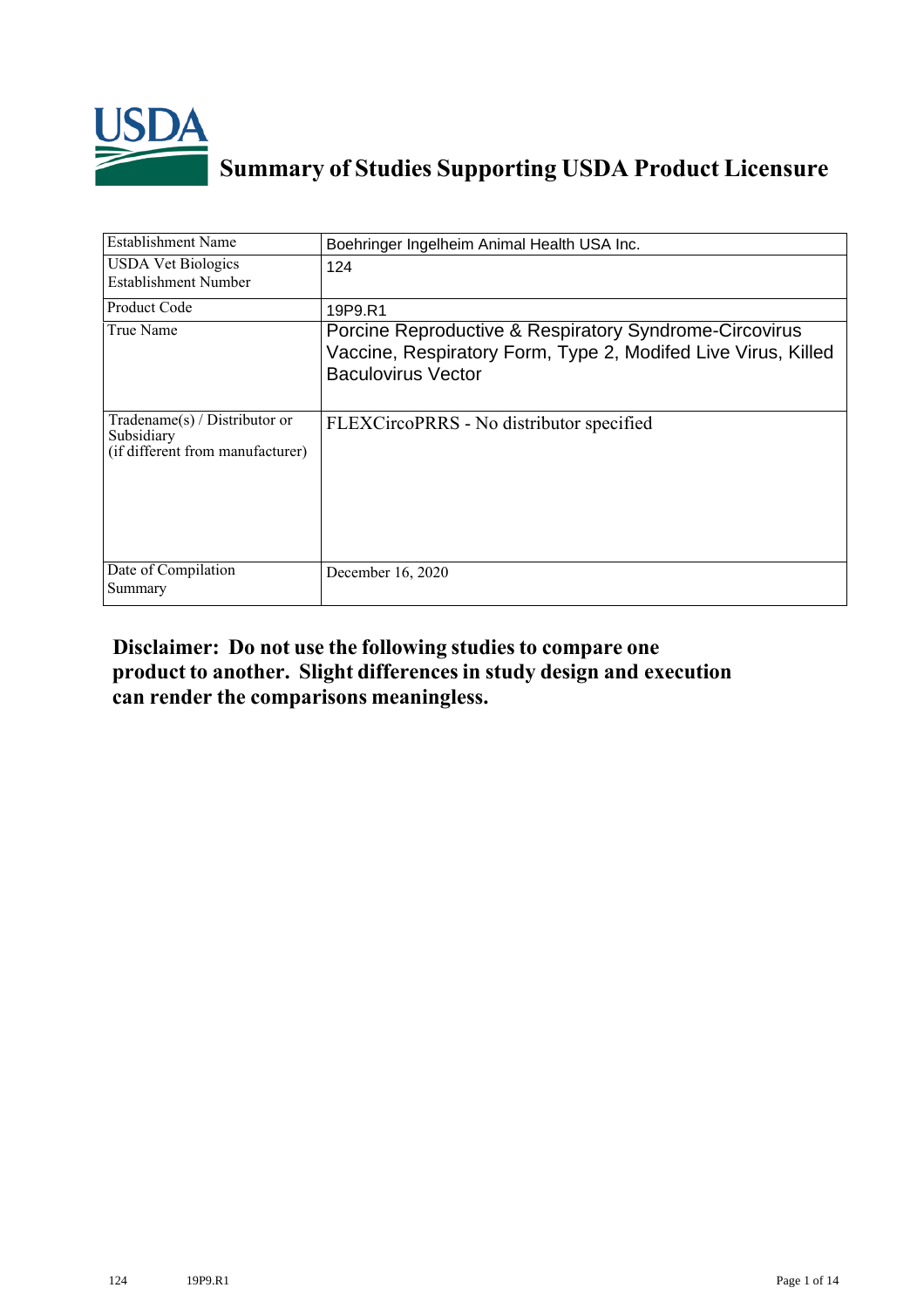| <b>Study Type</b>              | Efficacy                                                       |            |          |  |  |  |  |  |  |
|--------------------------------|----------------------------------------------------------------|------------|----------|--|--|--|--|--|--|
| <b>Pertaining to</b>           | Porcine Circovirus Vaccine, Type 2, Killed Baculovirus Vector  |            |          |  |  |  |  |  |  |
| <b>Study Purpose</b>           | Efficacy of Porcine Circovirus Vaccine, Type 2                 |            |          |  |  |  |  |  |  |
| <b>Product Administration</b>  | Administration of one dose intramuscularly. Product tested     |            |          |  |  |  |  |  |  |
|                                | contained ORF2 gene of strain PCV2a.                           |            |          |  |  |  |  |  |  |
| <b>Study Animals</b>           | 3 week old caesarian derived, colostrum deprived pigs, divided |            |          |  |  |  |  |  |  |
|                                | into 24 vaccinates and 24 controls                             |            |          |  |  |  |  |  |  |
| <b>Challenge Description</b>   | Challenged with Porcine Circovirus Type 2a at 31 days after    |            |          |  |  |  |  |  |  |
|                                | vaccination                                                    |            |          |  |  |  |  |  |  |
| <b>Interval observed after</b> | Pigs were observed daily for 25 days. At 25 days, tissues were |            |          |  |  |  |  |  |  |
| challenge                      | assessed for lymphoid depletion, lymphoid and lung             |            |          |  |  |  |  |  |  |
|                                | inflammation and immunohistochemistry (IHC)                    |            |          |  |  |  |  |  |  |
| <b>Results</b>                 | Summary of Results:                                            |            |          |  |  |  |  |  |  |
|                                |                                                                |            |          |  |  |  |  |  |  |
|                                | Tissues were assessed for lymphoid depletion, lymphoid and     |            |          |  |  |  |  |  |  |
|                                | lung inflammation, and immunohistochemistry (IHC) for both     |            |          |  |  |  |  |  |  |
|                                |                                                                |            |          |  |  |  |  |  |  |
|                                | lymphoid and lung tissue.                                      |            |          |  |  |  |  |  |  |
|                                |                                                                |            |          |  |  |  |  |  |  |
|                                | An animal was considered positive for lymphoid depletion,      |            |          |  |  |  |  |  |  |
|                                | lymphoid inflammation, or lymphoid IHC if depletion,           |            |          |  |  |  |  |  |  |
|                                | inflammation, or PCV2 antigen, respectively, were present in   |            |          |  |  |  |  |  |  |
|                                | tonsil tissue, mesenteric lymph node (MLN) tissue, iliac lymph |            |          |  |  |  |  |  |  |
|                                | node (ILN) tissue, or tracheobronchial lymphoid (TBLN) tissue. |            |          |  |  |  |  |  |  |
|                                |                                                                |            |          |  |  |  |  |  |  |
|                                | An animal was considered positive for lung inflammation if     |            |          |  |  |  |  |  |  |
|                                | microscopic lung inflammation was present and Lung IHC         |            |          |  |  |  |  |  |  |
|                                | positive if PCV2 antigen was detected in lung cells.           |            |          |  |  |  |  |  |  |
|                                | <b>Tissues</b>                                                 | Vaccinates | Controls |  |  |  |  |  |  |
|                                | Lymphoid depletion (LyD)                                       | 0/24       | 20/24    |  |  |  |  |  |  |
|                                | Lymphoid inflammation (LyI)                                    | $1/24$     | 21/24    |  |  |  |  |  |  |
|                                | Lung Inflammation                                              | 3/24       | 18/24    |  |  |  |  |  |  |
|                                | Lymphoid IHC                                                   | 2/24       | 22/24    |  |  |  |  |  |  |
|                                | Lung IHC                                                       | 0/24       | 14/24    |  |  |  |  |  |  |
|                                | Any pig: (LyD or LyI)                                          | 2/24       | 22/24    |  |  |  |  |  |  |
|                                |                                                                |            |          |  |  |  |  |  |  |
|                                | See tables on the following pages for data.                    |            |          |  |  |  |  |  |  |
| <b>USDA Approval Date</b>      | June 5, 2008                                                   |            |          |  |  |  |  |  |  |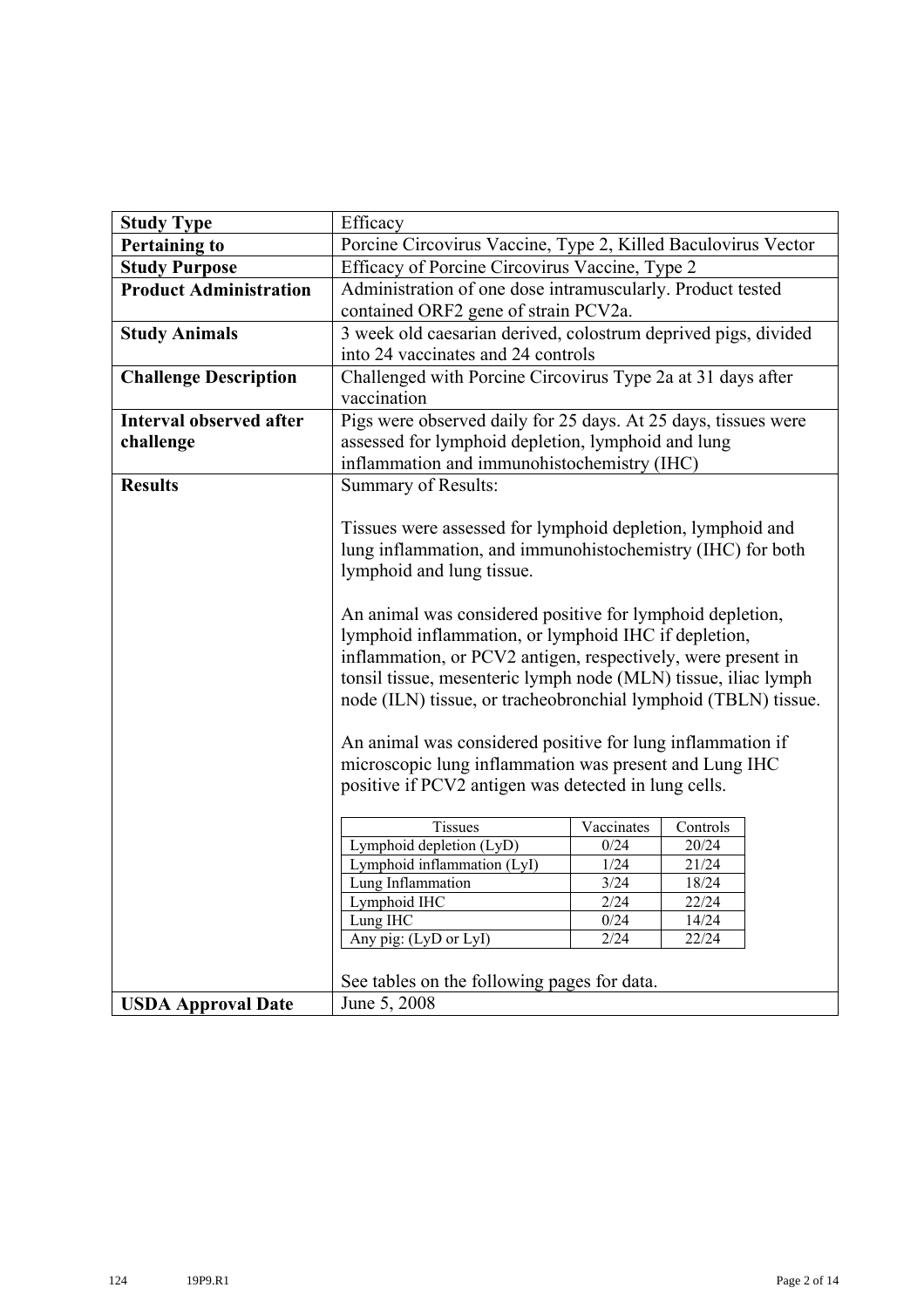## **Individual Lymphoid Depletion**

| Group      | Animal          | <b>Tonsil</b>                | <b>MLN</b>                   | <b>ILN</b>                   | <b>TBLN</b>                  |
|------------|-----------------|------------------------------|------------------------------|------------------------------|------------------------------|
|            | ID              |                              |                              |                              |                              |
|            | $\overline{22}$ | $\blacksquare$               | $\frac{1}{2}$                | $\blacksquare$               | $\overline{\phantom{a}}$     |
|            | 23              | $\frac{1}{2}$                | $\frac{1}{2}$                | $\qquad \qquad \blacksquare$ | $\blacksquare$               |
|            | 26              | $\overline{\phantom{a}}$     | $\overline{\phantom{0}}$     | $\overline{\phantom{0}}$     | $\overline{\phantom{a}}$     |
|            | 29              | $\overline{\phantom{a}}$     | $\overline{a}$               | $\overline{\phantom{a}}$     | $\overline{\phantom{a}}$     |
|            | 31              | $\frac{1}{2}$                | $\overline{\phantom{0}}$     | $\frac{1}{2}$                | $\blacksquare$               |
|            | 32              | $\blacksquare$               | $\blacksquare$               | $\frac{1}{2}$                | $\blacksquare$               |
|            | 34              | $\overline{\phantom{a}}$     | $\qquad \qquad \blacksquare$ | $\qquad \qquad \blacksquare$ | $\overline{\phantom{a}}$     |
|            | 39              | $\overline{\phantom{0}}$     | -                            | -                            | $\qquad \qquad \blacksquare$ |
|            | 43              | $\overline{\phantom{0}}$     | -                            | -                            | $\overline{\phantom{0}}$     |
|            | 44              | $\frac{1}{2}$                | $\overline{a}$               | $\overline{\phantom{0}}$     | $\blacksquare$               |
|            | $\overline{45}$ | $\frac{1}{2}$                | $\frac{1}{2}$                | $\overline{\phantom{0}}$     | $\overline{\phantom{a}}$     |
| Vaccinates | 47              | $\overline{\phantom{0}}$     | -                            | -                            | $\qquad \qquad \blacksquare$ |
| (24)       | $\overline{51}$ | ÷                            | $\overline{\phantom{0}}$     | $\overline{\phantom{0}}$     | $\overline{\phantom{a}}$     |
|            | 53              | $\overline{a}$               | $\overline{a}$               | $\overline{a}$               | $\overline{a}$               |
|            | 57              | $\frac{1}{2}$                | $\frac{1}{2}$                | $\overline{\phantom{0}}$     | $\frac{1}{2}$                |
|            | 62              | $\qquad \qquad \blacksquare$ | $\overline{\phantom{0}}$     | $\overline{\phantom{0}}$     | $\qquad \qquad \blacksquare$ |
|            | 67              | $\overline{\phantom{0}}$     | $\overline{\phantom{0}}$     | $\overline{\phantom{0}}$     | -                            |
|            | 69              | $\overline{\phantom{0}}$     | $\overline{\phantom{0}}$     | $\overline{\phantom{0}}$     | $\overline{\phantom{a}}$     |
|            | 72              | $\overline{\phantom{0}}$     | $\overline{\phantom{a}}$     | $\overline{\phantom{a}}$     | $\overline{\phantom{a}}$     |
|            | 74              | $\overline{\phantom{0}}$     | $\frac{1}{2}$                | $\frac{1}{2}$                | $\overline{\phantom{0}}$     |
|            | 82              | $\qquad \qquad \blacksquare$ | -                            | $\frac{1}{2}$                | $\overline{\phantom{0}}$     |
|            | 87              | $\qquad \qquad \blacksquare$ | $\overline{\phantom{0}}$     | $\overline{\phantom{0}}$     | $\overline{\phantom{a}}$     |
|            | 88              | $\overline{\phantom{a}}$     | $\frac{1}{2}$                | $\frac{1}{2}$                | $\overline{\phantom{a}}$     |
|            | $\overline{95}$ | $\overline{a}$               | $\overline{a}$               | $\overline{a}$               | $\overline{a}$               |
|            | $\overline{28}$ | $\ddot{}$                    |                              | $\! +$                       | $\ddot{}$                    |
|            | 30              | $\ddot{}$                    | $\ddot{}$                    | $\ddot{}$                    | $\ddot{}$                    |
|            | 36              | $\ast$                       | $\! + \!$                    | $\! + \!$                    | $\ddot{}$                    |
|            | 38              | $\overline{\phantom{a}}$     | $\blacksquare$               | $\overline{\phantom{a}}$     | $\Box$                       |
|            | 40              | $\overline{\phantom{a}}$     | $\overline{\phantom{0}}$     | $\overline{\phantom{0}}$     | $\overline{\phantom{a}}$     |
|            | 41              | $\! + \!$                    | -                            | $\overline{\phantom{0}}$     | $^{+}$                       |
|            | 42              | $\frac{1}{2}$                | $\! +$                       | $\! +$                       | $^{+}$                       |
|            | 46              | $\frac{1}{2}$                | $\overline{\phantom{a}}$     | $\frac{1}{2}$                | $\overline{a}$               |
|            | $\overline{55}$ | $\! + \!$                    | $\! + \!$                    | $\ddot{}$                    | $\ddot{}$                    |
|            | $\overline{56}$ | $\overline{\phantom{0}}$     | $\overline{+}$               | $\overline{\phantom{0}}$     | ÷,                           |
|            | 58              | $\overline{a}$               | $\overline{a}$               | $\overline{a}$               | $\overline{\phantom{a}}$     |
| Controls   | 60              | $\frac{1}{2}$                | $\frac{1}{2}$                | $\frac{1}{2}$                | $^{+}$                       |
| (24)       | $\overline{61}$ | $\overline{\phantom{0}}$     | $\ddot{}$                    | $\blacksquare$               | $\blacksquare$               |
|            | 64              | $\overline{\phantom{a}}$     | $^{+}$                       | $^{+}$                       | $^{+}$                       |
|            | 65              | $\! +$                       | $\ddot{}$                    | $\! +$                       | $\! + \!$                    |
|            | 71              | ÷,                           | $\overline{\phantom{a}}$     | ÷,                           | $\qquad \qquad +$            |
|            | 75              | $\qquad \qquad +$            | $\ddot{}$                    | $\qquad \qquad +$            | $\qquad \qquad +$            |
|            | 77              | $\qquad \qquad +$            | $\qquad \qquad +$            | $\qquad \qquad +$            | $\ddot{}$                    |
|            | 78              | $\overline{+}$               | $\overline{}$                | $\overline{+}$               | $\overline{+}$               |
|            | 79              | $\qquad \qquad +$            | $\overline{+}$               | $\ddot{}$                    | $\! + \!$                    |
|            | 80              | $\qquad \qquad +$            | $\qquad \qquad +$            | $\qquad \qquad +$            | $\qquad \qquad +$            |
|            | 81              | $\! + \!$                    | $\! + \!$                    | $\! + \!$                    |                              |
|            | 86              | $\blacksquare$               | $\blacksquare$               | $\blacksquare$               | $\qquad \qquad +$            |
|            | 94              | ÷,                           | $\frac{1}{2}$                | $\overline{\phantom{0}}$     | $\ddot{}$                    |

 $(+)$  = positive

 $(-)$  = negative

(\*)=missing tissue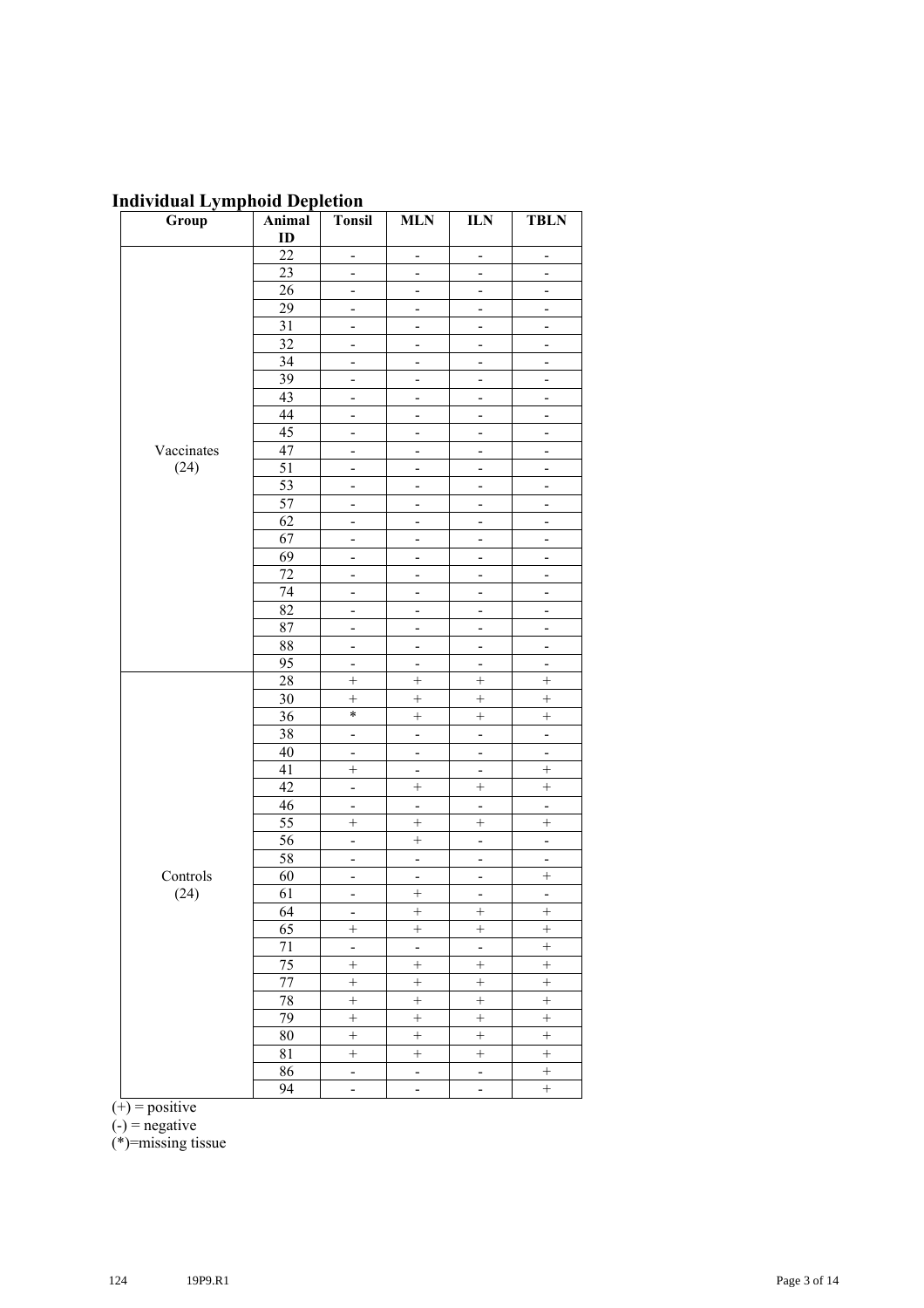|  |  |  |  |  |  | <b>Individual Lymphoid Inflammation</b> |
|--|--|--|--|--|--|-----------------------------------------|
|--|--|--|--|--|--|-----------------------------------------|

| Group      | Animal<br>ID    | <b>Tonsil</b>                | <b>MLN</b>                   | <b>ILN</b>               | <b>TBLN</b>                  |
|------------|-----------------|------------------------------|------------------------------|--------------------------|------------------------------|
|            | $\overline{22}$ | $\overline{\phantom{a}}$     | $\overline{\phantom{0}}$     | $\frac{1}{2}$            | $\qquad \qquad \blacksquare$ |
|            | $\overline{23}$ | $\overline{a}$               | $\overline{a}$               | $\overline{a}$           | $\overline{a}$               |
|            | 26              | $\overline{a}$               | $\overline{\phantom{a}}$     | ÷                        | $\overline{\phantom{0}}$     |
|            | 29              | $\qquad \qquad \blacksquare$ | $\overline{\phantom{0}}$     | $\frac{1}{2}$            | $\blacksquare$               |
|            | 31              | $\qquad \qquad \blacksquare$ | $\overline{\phantom{0}}$     | $\overline{\phantom{0}}$ | $\overline{\phantom{a}}$     |
|            | 32              | $\qquad \qquad \blacksquare$ | $\qquad \qquad \blacksquare$ | $\overline{\phantom{a}}$ | $\overline{\phantom{a}}$     |
|            | 34              | $\frac{1}{2}$                | $\overline{a}$               | $\overline{a}$           | $\overline{\phantom{a}}$     |
|            | 39              | $\overline{\phantom{0}}$     | $\overline{\phantom{0}}$     | -                        | $\overline{\phantom{a}}$     |
|            | $\overline{43}$ | $\frac{1}{2}$                | $\overline{\phantom{0}}$     | $\overline{\phantom{0}}$ | $\overline{\phantom{0}}$     |
|            | $\overline{44}$ | $\qquad \qquad \blacksquare$ | $\overline{\phantom{a}}$     | $\frac{1}{2}$            | $\blacksquare$               |
|            | $\overline{45}$ | $\qquad \qquad \blacksquare$ | $\qquad \qquad \blacksquare$ | $\overline{\phantom{a}}$ | $\qquad \qquad \blacksquare$ |
| Vaccinates | 47              | $\overline{\phantom{0}}$     | -                            | -                        | $\overline{\phantom{0}}$     |
| (24)       | $\overline{51}$ | ÷                            | -                            | -                        | $\qquad \qquad +$            |
|            | 53              | $\overline{a}$               | $\overline{a}$               | $\overline{a}$           | $\overline{a}$               |
|            | 57              | $\blacksquare$               | $\overline{\phantom{0}}$     | $\frac{1}{2}$            | $\overline{\phantom{a}}$     |
|            | 62              | $\overline{\phantom{0}}$     | $\qquad \qquad \blacksquare$ | -                        | -                            |
|            | 67              | $\overline{\phantom{0}}$     | $\qquad \qquad \blacksquare$ | -                        | $\qquad \qquad \blacksquare$ |
|            | 69              | -                            | -                            | -                        | -                            |
|            | 72              | $\overline{a}$               | $\overline{\phantom{a}}$     | $\overline{\phantom{0}}$ | $\overline{\phantom{0}}$     |
|            | $\overline{74}$ | $\overline{\phantom{a}}$     | $\frac{1}{2}$                | $\frac{1}{2}$            | $\frac{1}{2}$                |
|            | 82              | $\overline{\phantom{0}}$     | -                            | -                        | $\overline{\phantom{0}}$     |
|            | 87              | $\overline{\phantom{0}}$     | -                            | -                        | $\overline{\phantom{0}}$     |
|            | 88              | $\overline{a}$               | $\overline{a}$               | $\overline{a}$           | $\overline{a}$               |
|            | $\overline{95}$ | $\overline{a}$               | $\overline{a}$               | $\overline{a}$           | $\overline{\phantom{a}}$     |
|            | $\overline{28}$ | $\! + \!$                    | $^{+}$                       | $\! + \!$                | $\! +$                       |
|            | 30              | $\ddot{}$                    | $\overline{+}$               | $\qquad \qquad +$        | $\overline{+}$               |
|            | 36              | $\ast$                       | $\! +$                       |                          |                              |
|            | 38              | $\overline{a}$               | $\overline{\phantom{a}}$     | $\mathbb{L}$             | ÷,                           |
|            | 40              | -                            | $\overline{\phantom{0}}$     | $\overline{\phantom{0}}$ | $\overline{\phantom{a}}$     |
|            | 41              | $\! + \!$                    | $\ddot{}$                    | $\! + \!$                | $\ddot{}$                    |
|            | $\overline{42}$ | $\ddot{}$                    | $\ddot{}$                    | $\ddot{}$                | $\qquad \qquad +$            |
|            | 46              | $\ddot{}$                    | $\Box$                       | $\ddot{}$                | $\overline{a}$               |
|            | $\overline{55}$ | $\overline{+}$               | $\overline{+}$               | $\overline{}$            | $\overline{+}$               |
|            | $\overline{56}$ | $\qquad \qquad +$            | $\ddot{}$                    | $\qquad \qquad +$        | $\qquad \qquad +$            |
|            | 58              | $\overline{a}$               | $\overline{a}$               | $\overline{a}$           | L,                           |
| Controls   | 60              | $\blacksquare$               | $\blacksquare$               | $\boldsymbol{+}$         | $\! + \!$                    |
| (24)       | 61              | $\! +$                       | $\! +$                       | $\overline{+}$           | $\blacksquare$               |
|            | 64              | $^{+}$                       | $^{+}$                       | $^{+}$                   | $^{+}$                       |
|            | 65              | $\ddot{}$                    | $\ddot{}$                    | $^{+}$                   | $\overline{+}$               |
|            | 71              | $\ddot{}$                    | $\overline{a}$               | $\! +$                   | $^{+}$                       |
|            | 75              | $\ddot{}$                    | $\ddot{}$                    | $\qquad \qquad +$        | $+$                          |
|            | $\overline{77}$ | $\overline{+}$               | $\overline{+}$               | $\overline{+}$           | $\overline{+}$               |
|            | 78              | $\overline{+}$               | $\overline{+}$               | $\overline{+}$           | $\overline{+}$               |
|            | 79              | $\overline{+}$               | $\overline{+}$               | $\overline{+}$           | $\overline{+}$               |
|            | 80              | $\! +$                       | $\ddot{}$                    |                          |                              |
|            | 81              | $\ddot{}$                    | $\ddot{}$                    | $\ddot{}$                | $+$                          |
|            | 86              | $\overline{+}$               | $\blacksquare$               | $\qquad \qquad +$        | $\overline{+}$               |
|            | 94              | $\qquad \qquad +$            | $\overline{\phantom{a}}$     | $\overline{+}$           | $\qquad \qquad +$            |

 $(+)$  = positive

 $(-)$  = negative

(\*)=missing tissue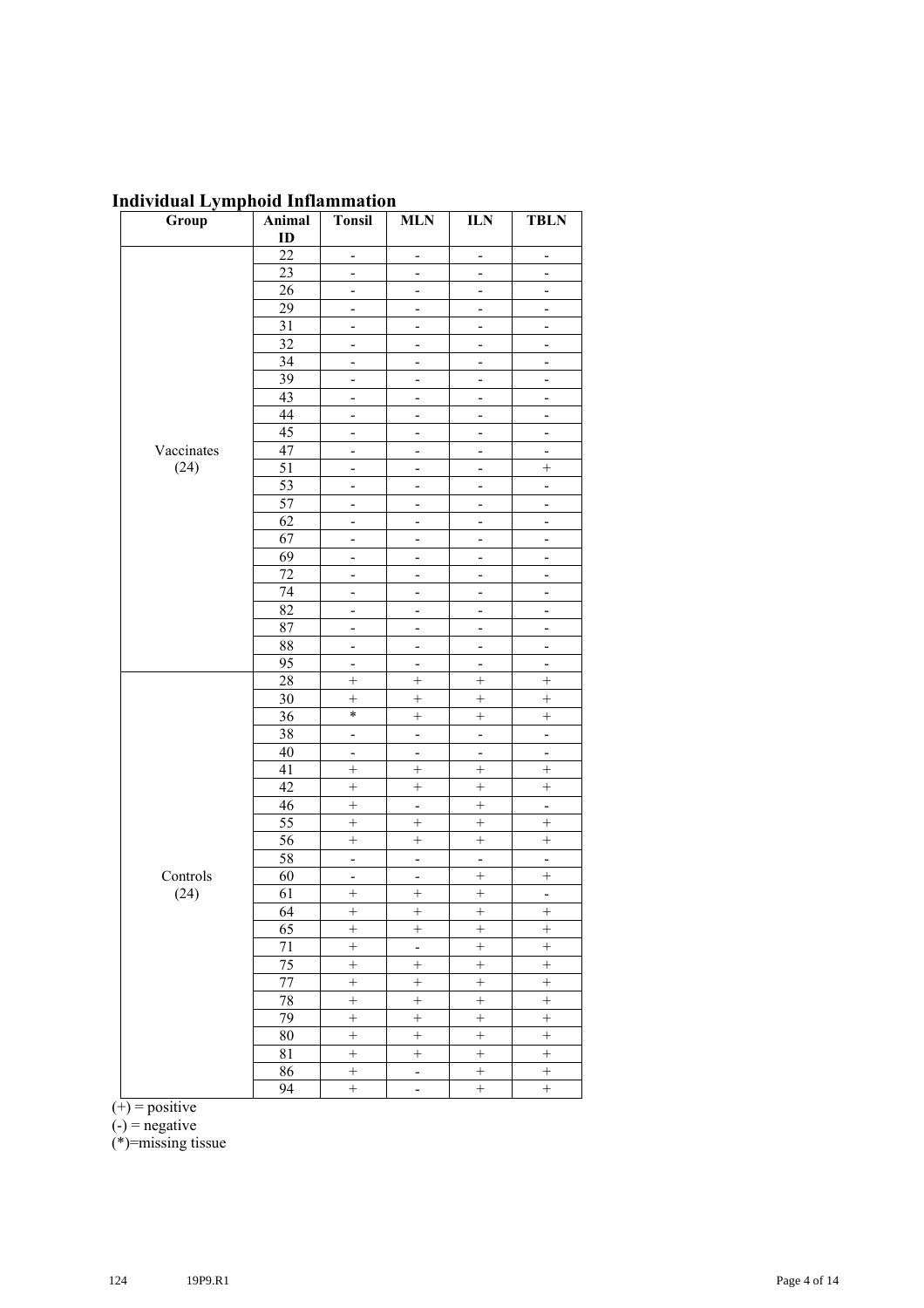### **Individual Lymphoid IHC Results**

| Group      | Animal          | <b>Tonsil</b>                | <b>MLN</b>                   | ${\bf ILN}$                  | <b>TBLN</b>                  |
|------------|-----------------|------------------------------|------------------------------|------------------------------|------------------------------|
|            | ID              |                              |                              |                              |                              |
|            | 22              | $\overline{\phantom{0}}$     | $\overline{a}$               | $\overline{a}$               | $\overline{\phantom{0}}$     |
|            | $\overline{23}$ | $\frac{1}{2}$                | $\frac{1}{2}$                | $\frac{1}{2}$                | $\blacksquare$               |
|            | 26              | $\overline{\phantom{0}}$     | -                            | $\overline{\phantom{0}}$     | $\overline{\phantom{a}}$     |
|            | $\overline{29}$ | -                            | -                            | -                            | -                            |
|            | $\overline{31}$ | -                            | ÷                            | ÷                            | $\overline{\phantom{0}}$     |
|            | 32              | $\overline{a}$               | $\overline{a}$               | $\overline{a}$               | $\overline{a}$               |
|            | 34              | $\blacksquare$               | $\blacksquare$               | $\blacksquare$               | $\blacksquare$               |
|            | 39              | $^{+}$                       | $+$                          | $\overline{\phantom{0}}$     | -                            |
|            | 43              | $\overline{\phantom{0}}$     | $\overline{\phantom{0}}$     | -                            | $\qquad \qquad \blacksquare$ |
|            | 44              | $\overline{a}$               | $\overline{a}$               | $\overline{\phantom{a}}$     | $\overline{\phantom{a}}$     |
|            | 45              | $\overline{\phantom{0}}$     | $\frac{1}{2}$                | $\frac{1}{2}$                | $\overline{\phantom{a}}$     |
| Vaccinates | 47              | $\overline{\phantom{0}}$     | $\frac{1}{2}$                | $\qquad \qquad \blacksquare$ | $\overline{\phantom{0}}$     |
| (24)       | $\overline{51}$ | $\overline{\phantom{a}}$     | $\qquad \qquad \blacksquare$ | $\overline{\phantom{0}}$     | $\ddot{}$                    |
|            | 53              | $\overline{a}$               | $\qquad \qquad \blacksquare$ | $\qquad \qquad \blacksquare$ | $\blacksquare$               |
|            | 57              | $\overline{a}$               | $\overline{a}$               | $\overline{a}$               | $\overline{a}$               |
|            | 62              | -                            | $\overline{\phantom{0}}$     | ÷                            | $\blacksquare$               |
|            | 67              | $\overline{\phantom{0}}$     | $\frac{1}{2}$                | $\qquad \qquad \blacksquare$ | $\blacksquare$               |
|            | 69              | $\overline{\phantom{0}}$     | $\qquad \qquad \blacksquare$ | $\qquad \qquad \blacksquare$ | $\overline{\phantom{a}}$     |
|            | 72              | $\qquad \qquad \blacksquare$ | $\qquad \qquad \blacksquare$ | $\qquad \qquad \blacksquare$ | $\overline{\phantom{a}}$     |
|            | 74              | $\frac{1}{2}$                | $\overline{a}$               | $\overline{a}$               | $\blacksquare$               |
|            | 82              | -                            | -                            | -                            | $\overline{\phantom{0}}$     |
|            | 87              | $\overline{\phantom{0}}$     | $\frac{1}{2}$                | $\qquad \qquad \blacksquare$ | $\overline{\phantom{0}}$     |
|            | 88              | $\qquad \qquad \blacksquare$ | $\frac{1}{2}$                | $\frac{1}{2}$                | $\blacksquare$               |
|            | $\overline{95}$ | $\frac{1}{2}$                | $\qquad \qquad \blacksquare$ | $\overline{\phantom{0}}$     | $\blacksquare$               |
|            | 28              | $\ddot{}$                    | $\ddot{}$                    | $\ddot{}$                    | $\overline{+}$               |
|            | 30              | $\ddot{}$                    | $\ddot{}$                    | $\ddot{}$                    | $\ddot{}$                    |
|            | 36              | $\ast$                       | $\ddot{}$                    | $\ddot{}$                    | $\! +$                       |
|            | 38              | $\blacksquare$               | $\Box$                       | $\overline{\phantom{a}}$     | ÷,                           |
|            | $40\,$          | $\overline{\phantom{a}}$     | $\! +$                       | $\overline{\phantom{a}}$     | $\overline{\phantom{a}}$     |
|            | 41              | $\ddot{}$                    | $\ddot{}$                    | $\ddot{}$                    | $\overline{+}$               |
|            | 42              | $\! + \!$                    | $\! + \!$                    | $\qquad \qquad +$            | $\! + \!$                    |
|            | 46              |                              | ÷,                           | $\! +$                       | $\overline{\phantom{a}}$     |
|            | $\overline{55}$ | $\ddot{}$                    | $\ddot{}$                    | $\! + \!$                    | $\boldsymbol{+}$             |
|            | $\overline{56}$ | $\ddot{}$                    | $\ddot{}$                    | $\ddot{}$                    | $\blacksquare$               |
|            | 58              | $\overline{\phantom{a}}$     | $\overline{\phantom{0}}$     | $\blacksquare$               | $\blacksquare$               |
| Controls   | 60              | $\overline{a}$               | $\overline{a}$               | $\overline{a}$               | $\! + \!$                    |
| (24)       | 61              | $\ddot{}$                    | $\! +$                       | $\ddot{}$                    | ÷,                           |
|            | 64              | $^{+}$                       | $^{+}$                       | $^{+}$                       | $^{+}$                       |
|            | 65              | $\overline{+}$               | $\overline{+}$               | $\overline{+}$               | $\overline{+}$               |
|            | $71\,$          | $\qquad \qquad +$            | ÷,                           |                              |                              |
|            | 75              | $\qquad \qquad +$            | $\overline{+}$               | $\ddot{}$                    | $\ddot{}$                    |
|            | 77              | $+$                          | $\ddot{}$                    | $\! +$                       | $+$                          |
|            | 78              | $\qquad \qquad +$            | $\ddot{}$                    | $\! +$                       | $\boldsymbol{+}$             |
|            | 79              | $\overline{}$                | $\overline{+}$               | $\overline{+}$               | $\overline{+}$               |
|            | 80              | $\overline{+}$               | $\overline{+}$               | $\overline{+}$               | $\overline{+}$               |
|            | 81              | $\overline{+}$               | $\overline{+}$               | $\overline{+}$               | $\overline{+}$               |
|            | 86              | $\boldsymbol{+}$             | $\overline{\phantom{0}}$     | $\qquad \qquad +$            | $\qquad \qquad +$            |
|            | 94              | $\boldsymbol{+}$             | $\overline{a}$               | $\! + \!$                    | $\boldsymbol{+}$             |

 $(+)$  = positive

 $(-)$  = negative

(\*)=missing tissue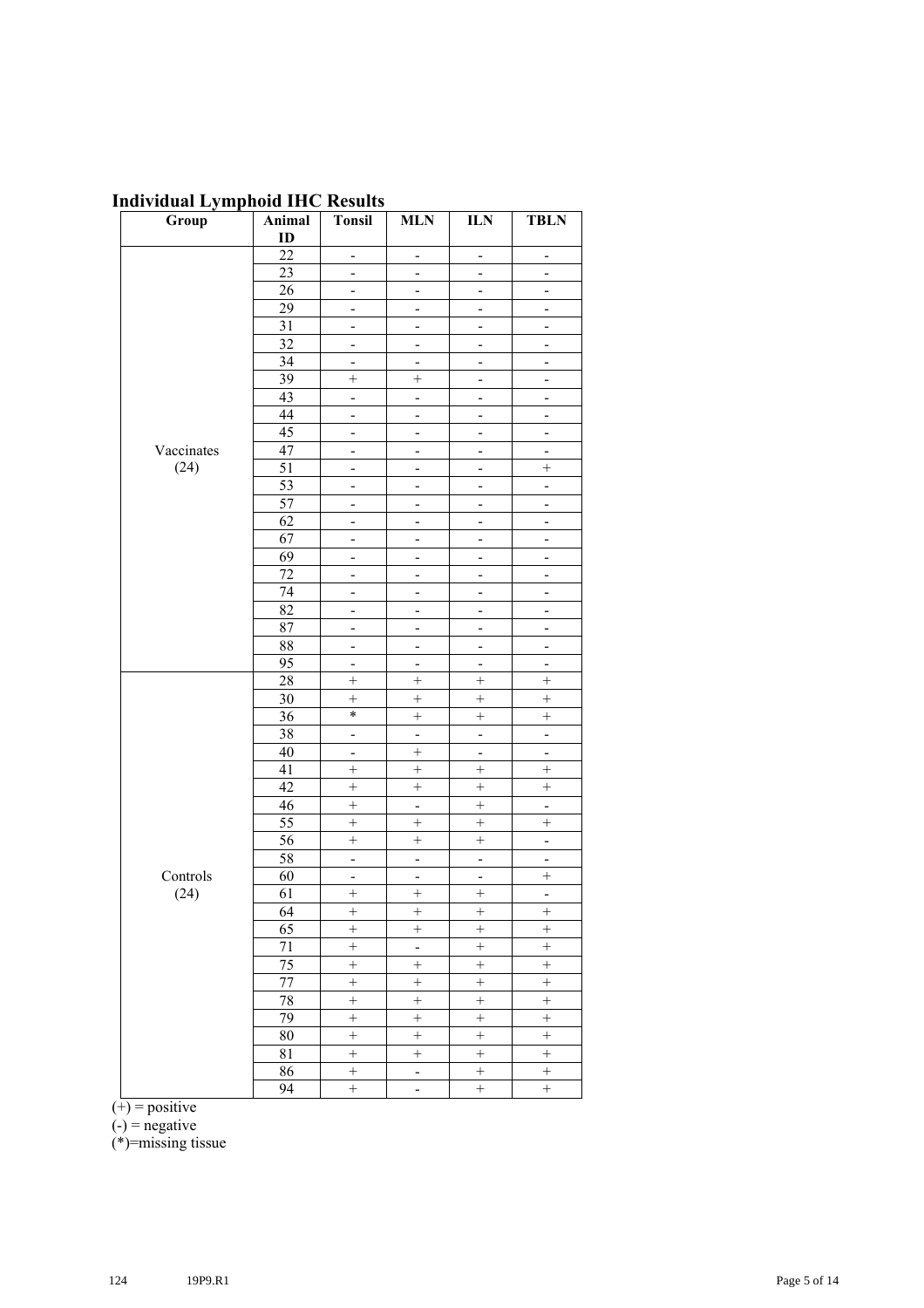| Group      | Animal          | murviduai Lung mmammation Results<br><b>Lung Inflammation</b> |
|------------|-----------------|---------------------------------------------------------------|
|            | ID              | <b>Result</b>                                                 |
|            | $\overline{22}$ | -                                                             |
|            | 23              | $\overline{a}$                                                |
|            | $\overline{26}$ | -                                                             |
|            | 29              |                                                               |
|            | 31              |                                                               |
|            | 32              | -                                                             |
|            | $\overline{34}$ |                                                               |
|            | 39              | $\ddot{}$                                                     |
|            | $\overline{43}$ | $\overline{\phantom{0}}$                                      |
|            | 44              |                                                               |
|            | $\overline{45}$ |                                                               |
| Vaccinates | 47              |                                                               |
| (24)       | 51              | $^{+}$                                                        |
|            | $\overline{53}$ | $\ddot{}$                                                     |
|            | 57              |                                                               |
|            | 62              | -                                                             |
|            | 67              |                                                               |
|            | 69              |                                                               |
|            | 72              | L,                                                            |
|            | $\overline{74}$ |                                                               |
|            | $\overline{82}$ |                                                               |
|            | 87              |                                                               |
|            | 88              | $\overline{\phantom{0}}$                                      |
|            | 95              | -                                                             |
|            | 28              | $\ddot{}$                                                     |
|            | 30              | $^{+}$                                                        |
|            | 36              | $^{+}$                                                        |
|            | 38              | -                                                             |
|            | 40              | -                                                             |
|            | 41              | $^{+}$                                                        |
|            | 42              | $\ddot{}$                                                     |
|            | 46              |                                                               |
|            | $\overline{55}$ | $^{+}$                                                        |
|            | $\overline{56}$ | $\ddot{}$                                                     |
|            | 58              | $\overline{\phantom{a}}$                                      |
| Controls   | 60              | $^{+}$                                                        |
| (24)       | 61              | -                                                             |
|            | 64              | $^{+}$                                                        |
|            | 65              | $^{+}$                                                        |
|            | 71              | $\ddot{}$                                                     |
|            | 75              | $^{+}$                                                        |
|            | $\overline{77}$ | $\overline{+}$                                                |
|            | 78              | $\ddot{}$                                                     |
|            | 79              | $\ddot{}$                                                     |
|            | 80              | $\ddot{}$                                                     |
|            | 81              | $\ddot{}$                                                     |
|            | 86              | $\qquad \qquad -$                                             |
|            | 94              | $\ddot{}$                                                     |

#### **Individual Lung Inflammation Results**

 $(+)$  = positive

 $(-)$  = negative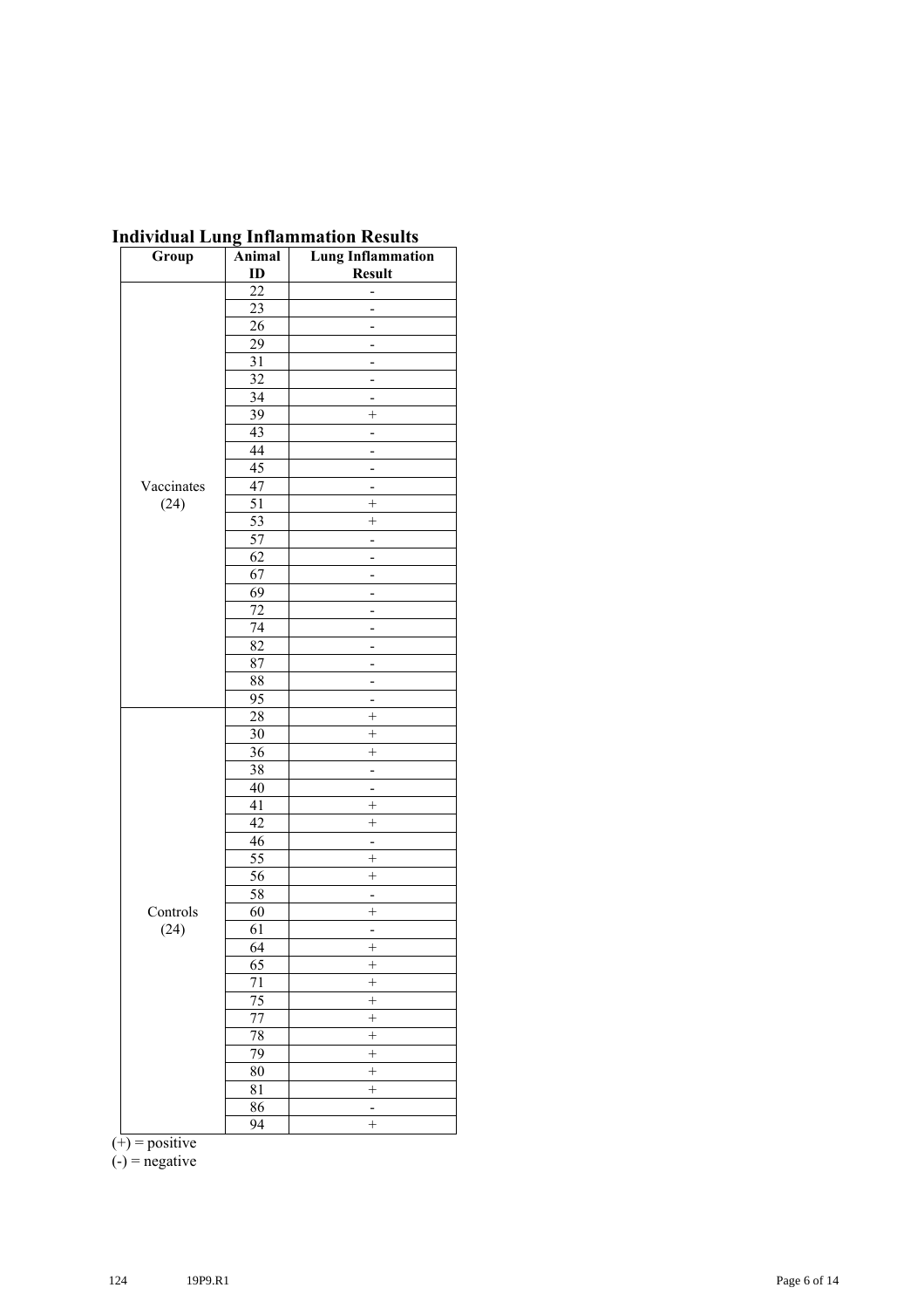## **Individual Lung IHC Results**

| ID<br>22<br>-<br>$\overline{23}$<br>-<br>$\overline{26}$<br>29<br>$\overline{31}$<br>L,<br>$\overline{32}$<br>-<br>34<br>-<br>39<br>-<br>43<br>$\overline{a}$<br>44<br>-<br>$\overline{45}$<br>47<br>Vaccinates<br>-<br>(24)<br>51<br>$\overline{53}$<br>-<br>$\overline{57}$<br>62<br>$\overline{a}$<br>67<br>-<br>69<br>-<br>72<br>-<br>74<br>-<br>82<br>$\overline{87}$<br>-<br>88<br>-<br>95<br>-<br>$\overline{28}$<br>$\ddot{}$<br>30<br>$^{+}$<br>$\overline{36}$<br>$\ddot{}$<br>38<br>-<br>40<br>$\qquad \qquad \blacksquare$<br>41<br>$\! + \!$<br>42<br>$^{+}$<br>46<br>$\ddot{}$<br>55<br>$^{+}$<br>$\overline{56}$<br>$\overline{\phantom{0}}$<br>58<br>Ξ<br>60<br>$\ddot{}$<br>Controls<br>(24)<br>61<br>$\overline{a}$<br>64<br>65<br>$\overline{+}$<br>$\overline{71}$<br>÷,<br>$\overline{75}$<br>$^{+}$<br>77<br>$\ddot{}$<br>78<br>$\overline{+}$<br>79<br>$\overline{+}$<br>$\overline{80}$<br>$\overline{a}$<br>$\overline{+}$<br>81<br>86<br>- | Group | Animal          | <b>Lung IHC Result</b>   |
|----------------------------------------------------------------------------------------------------------------------------------------------------------------------------------------------------------------------------------------------------------------------------------------------------------------------------------------------------------------------------------------------------------------------------------------------------------------------------------------------------------------------------------------------------------------------------------------------------------------------------------------------------------------------------------------------------------------------------------------------------------------------------------------------------------------------------------------------------------------------------------------------------------------------------------------------------------------------|-------|-----------------|--------------------------|
|                                                                                                                                                                                                                                                                                                                                                                                                                                                                                                                                                                                                                                                                                                                                                                                                                                                                                                                                                                      |       |                 |                          |
|                                                                                                                                                                                                                                                                                                                                                                                                                                                                                                                                                                                                                                                                                                                                                                                                                                                                                                                                                                      |       |                 |                          |
|                                                                                                                                                                                                                                                                                                                                                                                                                                                                                                                                                                                                                                                                                                                                                                                                                                                                                                                                                                      |       |                 |                          |
|                                                                                                                                                                                                                                                                                                                                                                                                                                                                                                                                                                                                                                                                                                                                                                                                                                                                                                                                                                      |       |                 |                          |
|                                                                                                                                                                                                                                                                                                                                                                                                                                                                                                                                                                                                                                                                                                                                                                                                                                                                                                                                                                      |       |                 |                          |
|                                                                                                                                                                                                                                                                                                                                                                                                                                                                                                                                                                                                                                                                                                                                                                                                                                                                                                                                                                      |       |                 |                          |
|                                                                                                                                                                                                                                                                                                                                                                                                                                                                                                                                                                                                                                                                                                                                                                                                                                                                                                                                                                      |       |                 |                          |
|                                                                                                                                                                                                                                                                                                                                                                                                                                                                                                                                                                                                                                                                                                                                                                                                                                                                                                                                                                      |       |                 |                          |
|                                                                                                                                                                                                                                                                                                                                                                                                                                                                                                                                                                                                                                                                                                                                                                                                                                                                                                                                                                      |       |                 |                          |
|                                                                                                                                                                                                                                                                                                                                                                                                                                                                                                                                                                                                                                                                                                                                                                                                                                                                                                                                                                      |       |                 |                          |
|                                                                                                                                                                                                                                                                                                                                                                                                                                                                                                                                                                                                                                                                                                                                                                                                                                                                                                                                                                      |       |                 |                          |
|                                                                                                                                                                                                                                                                                                                                                                                                                                                                                                                                                                                                                                                                                                                                                                                                                                                                                                                                                                      |       |                 |                          |
|                                                                                                                                                                                                                                                                                                                                                                                                                                                                                                                                                                                                                                                                                                                                                                                                                                                                                                                                                                      |       |                 |                          |
|                                                                                                                                                                                                                                                                                                                                                                                                                                                                                                                                                                                                                                                                                                                                                                                                                                                                                                                                                                      |       |                 |                          |
|                                                                                                                                                                                                                                                                                                                                                                                                                                                                                                                                                                                                                                                                                                                                                                                                                                                                                                                                                                      |       |                 |                          |
|                                                                                                                                                                                                                                                                                                                                                                                                                                                                                                                                                                                                                                                                                                                                                                                                                                                                                                                                                                      |       |                 |                          |
|                                                                                                                                                                                                                                                                                                                                                                                                                                                                                                                                                                                                                                                                                                                                                                                                                                                                                                                                                                      |       |                 |                          |
|                                                                                                                                                                                                                                                                                                                                                                                                                                                                                                                                                                                                                                                                                                                                                                                                                                                                                                                                                                      |       |                 |                          |
|                                                                                                                                                                                                                                                                                                                                                                                                                                                                                                                                                                                                                                                                                                                                                                                                                                                                                                                                                                      |       |                 |                          |
|                                                                                                                                                                                                                                                                                                                                                                                                                                                                                                                                                                                                                                                                                                                                                                                                                                                                                                                                                                      |       |                 |                          |
|                                                                                                                                                                                                                                                                                                                                                                                                                                                                                                                                                                                                                                                                                                                                                                                                                                                                                                                                                                      |       |                 |                          |
|                                                                                                                                                                                                                                                                                                                                                                                                                                                                                                                                                                                                                                                                                                                                                                                                                                                                                                                                                                      |       |                 |                          |
|                                                                                                                                                                                                                                                                                                                                                                                                                                                                                                                                                                                                                                                                                                                                                                                                                                                                                                                                                                      |       |                 |                          |
|                                                                                                                                                                                                                                                                                                                                                                                                                                                                                                                                                                                                                                                                                                                                                                                                                                                                                                                                                                      |       |                 |                          |
|                                                                                                                                                                                                                                                                                                                                                                                                                                                                                                                                                                                                                                                                                                                                                                                                                                                                                                                                                                      |       |                 |                          |
|                                                                                                                                                                                                                                                                                                                                                                                                                                                                                                                                                                                                                                                                                                                                                                                                                                                                                                                                                                      |       |                 |                          |
|                                                                                                                                                                                                                                                                                                                                                                                                                                                                                                                                                                                                                                                                                                                                                                                                                                                                                                                                                                      |       |                 |                          |
|                                                                                                                                                                                                                                                                                                                                                                                                                                                                                                                                                                                                                                                                                                                                                                                                                                                                                                                                                                      |       |                 |                          |
|                                                                                                                                                                                                                                                                                                                                                                                                                                                                                                                                                                                                                                                                                                                                                                                                                                                                                                                                                                      |       |                 |                          |
|                                                                                                                                                                                                                                                                                                                                                                                                                                                                                                                                                                                                                                                                                                                                                                                                                                                                                                                                                                      |       |                 |                          |
|                                                                                                                                                                                                                                                                                                                                                                                                                                                                                                                                                                                                                                                                                                                                                                                                                                                                                                                                                                      |       |                 |                          |
|                                                                                                                                                                                                                                                                                                                                                                                                                                                                                                                                                                                                                                                                                                                                                                                                                                                                                                                                                                      |       |                 |                          |
|                                                                                                                                                                                                                                                                                                                                                                                                                                                                                                                                                                                                                                                                                                                                                                                                                                                                                                                                                                      |       |                 |                          |
|                                                                                                                                                                                                                                                                                                                                                                                                                                                                                                                                                                                                                                                                                                                                                                                                                                                                                                                                                                      |       |                 |                          |
|                                                                                                                                                                                                                                                                                                                                                                                                                                                                                                                                                                                                                                                                                                                                                                                                                                                                                                                                                                      |       |                 |                          |
|                                                                                                                                                                                                                                                                                                                                                                                                                                                                                                                                                                                                                                                                                                                                                                                                                                                                                                                                                                      |       |                 |                          |
|                                                                                                                                                                                                                                                                                                                                                                                                                                                                                                                                                                                                                                                                                                                                                                                                                                                                                                                                                                      |       |                 |                          |
|                                                                                                                                                                                                                                                                                                                                                                                                                                                                                                                                                                                                                                                                                                                                                                                                                                                                                                                                                                      |       |                 |                          |
|                                                                                                                                                                                                                                                                                                                                                                                                                                                                                                                                                                                                                                                                                                                                                                                                                                                                                                                                                                      |       |                 |                          |
|                                                                                                                                                                                                                                                                                                                                                                                                                                                                                                                                                                                                                                                                                                                                                                                                                                                                                                                                                                      |       |                 |                          |
|                                                                                                                                                                                                                                                                                                                                                                                                                                                                                                                                                                                                                                                                                                                                                                                                                                                                                                                                                                      |       |                 |                          |
|                                                                                                                                                                                                                                                                                                                                                                                                                                                                                                                                                                                                                                                                                                                                                                                                                                                                                                                                                                      |       |                 |                          |
|                                                                                                                                                                                                                                                                                                                                                                                                                                                                                                                                                                                                                                                                                                                                                                                                                                                                                                                                                                      |       |                 |                          |
|                                                                                                                                                                                                                                                                                                                                                                                                                                                                                                                                                                                                                                                                                                                                                                                                                                                                                                                                                                      |       |                 |                          |
|                                                                                                                                                                                                                                                                                                                                                                                                                                                                                                                                                                                                                                                                                                                                                                                                                                                                                                                                                                      |       |                 |                          |
|                                                                                                                                                                                                                                                                                                                                                                                                                                                                                                                                                                                                                                                                                                                                                                                                                                                                                                                                                                      |       |                 |                          |
|                                                                                                                                                                                                                                                                                                                                                                                                                                                                                                                                                                                                                                                                                                                                                                                                                                                                                                                                                                      |       |                 |                          |
|                                                                                                                                                                                                                                                                                                                                                                                                                                                                                                                                                                                                                                                                                                                                                                                                                                                                                                                                                                      |       |                 |                          |
|                                                                                                                                                                                                                                                                                                                                                                                                                                                                                                                                                                                                                                                                                                                                                                                                                                                                                                                                                                      |       |                 |                          |
|                                                                                                                                                                                                                                                                                                                                                                                                                                                                                                                                                                                                                                                                                                                                                                                                                                                                                                                                                                      |       |                 |                          |
|                                                                                                                                                                                                                                                                                                                                                                                                                                                                                                                                                                                                                                                                                                                                                                                                                                                                                                                                                                      |       |                 |                          |
|                                                                                                                                                                                                                                                                                                                                                                                                                                                                                                                                                                                                                                                                                                                                                                                                                                                                                                                                                                      |       |                 |                          |
|                                                                                                                                                                                                                                                                                                                                                                                                                                                                                                                                                                                                                                                                                                                                                                                                                                                                                                                                                                      |       | $\overline{94}$ | $\overline{\phantom{0}}$ |

 $(+)$  = positive

 $(-)$  = negative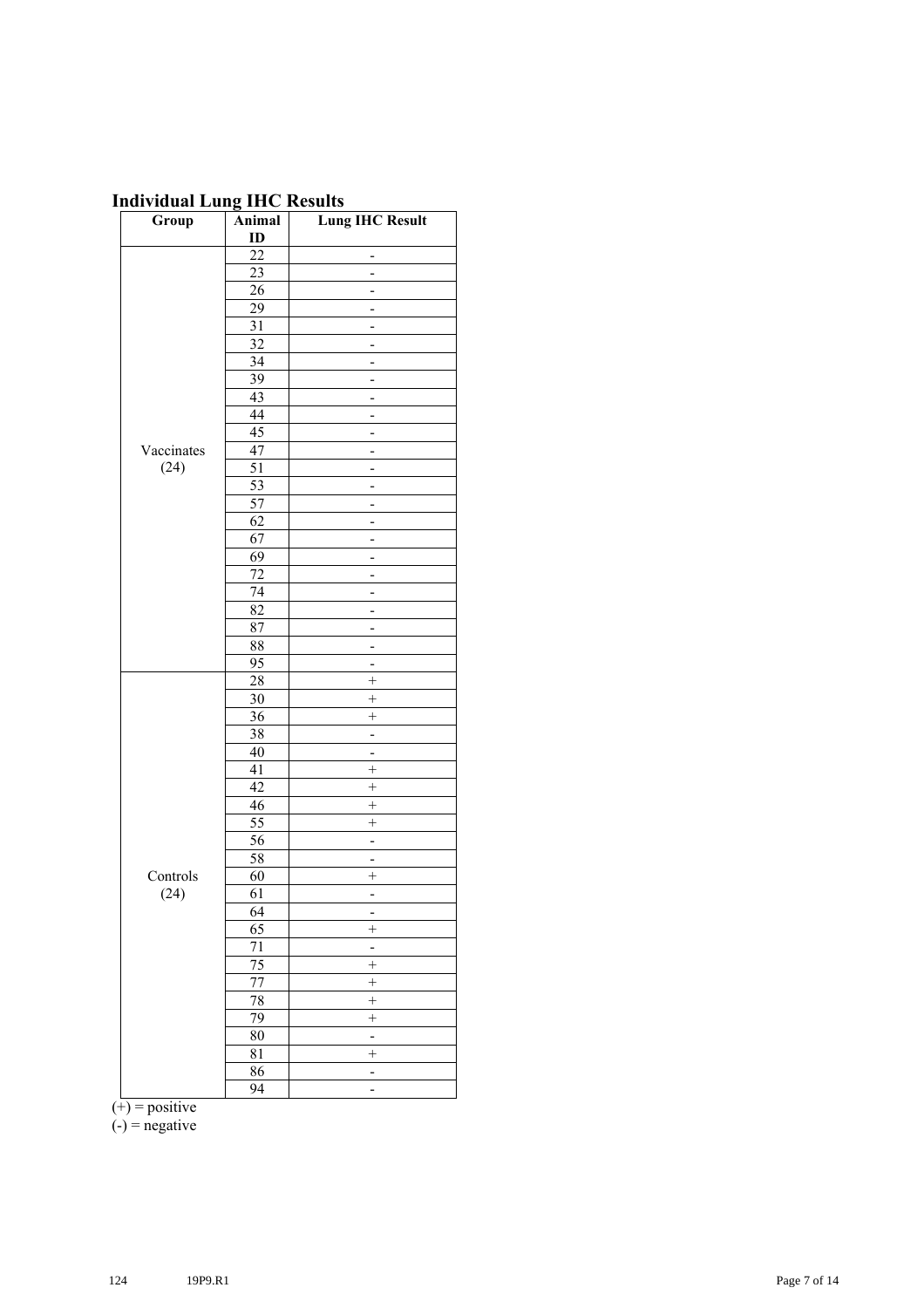| <b>Study Type</b>                              | Efficacy                                                                                                                                                                                                                                                                                                                                                                                                                                                                                                                                                                                                                                                                                                                                                                  |                                              |                                                  |                                        |  |  |  |  |  |  |
|------------------------------------------------|---------------------------------------------------------------------------------------------------------------------------------------------------------------------------------------------------------------------------------------------------------------------------------------------------------------------------------------------------------------------------------------------------------------------------------------------------------------------------------------------------------------------------------------------------------------------------------------------------------------------------------------------------------------------------------------------------------------------------------------------------------------------------|----------------------------------------------|--------------------------------------------------|----------------------------------------|--|--|--|--|--|--|
| <b>Pertaining to</b>                           | Porcine Circovirus Vaccine, Type 2, Killed Baculovirus Vector<br>Demonstration of 4 months duration of immunity                                                                                                                                                                                                                                                                                                                                                                                                                                                                                                                                                                                                                                                           |                                              |                                                  |                                        |  |  |  |  |  |  |
| <b>Study Purpose</b>                           |                                                                                                                                                                                                                                                                                                                                                                                                                                                                                                                                                                                                                                                                                                                                                                           |                                              |                                                  |                                        |  |  |  |  |  |  |
| Product<br><b>Administration</b>               | Single intramuscular administration of vaccine. ORF2 gene of strain PCV2a.                                                                                                                                                                                                                                                                                                                                                                                                                                                                                                                                                                                                                                                                                                |                                              |                                                  |                                        |  |  |  |  |  |  |
| <b>Study Animals</b>                           | Caesarian-derived colostrum deprived pigs vaccinated at $19 - 23$ days of age and<br>randomly divided into 24 vaccinates and 24 controls                                                                                                                                                                                                                                                                                                                                                                                                                                                                                                                                                                                                                                  |                                              |                                                  |                                        |  |  |  |  |  |  |
| <b>Challenge</b><br><b>Description</b>         | All pigs were challenged 122 days (4months) following vaccination with Porcine<br>Circovirus, Type 2a challenge virus.                                                                                                                                                                                                                                                                                                                                                                                                                                                                                                                                                                                                                                                    |                                              |                                                  |                                        |  |  |  |  |  |  |
| <b>Interval</b><br>observed after<br>challenge | Lymphoid tissues were examined 25 days after challenge.                                                                                                                                                                                                                                                                                                                                                                                                                                                                                                                                                                                                                                                                                                                   |                                              |                                                  |                                        |  |  |  |  |  |  |
|                                                | <b>Summary of Efficacy Results</b>                                                                                                                                                                                                                                                                                                                                                                                                                                                                                                                                                                                                                                                                                                                                        |                                              |                                                  |                                        |  |  |  |  |  |  |
|                                                | Group &<br><b>Treatment</b>                                                                                                                                                                                                                                                                                                                                                                                                                                                                                                                                                                                                                                                                                                                                               | Lymphoid<br><b>Depletion</b><br>$+/total(%)$ | Lymphoid<br><b>Inflammation</b><br>$+/total$ (%) | Lymphoid<br><b>IHC</b><br>$+/total(%)$ |  |  |  |  |  |  |
|                                                | Group $# 1 -$<br>PCV2 Vaccine                                                                                                                                                                                                                                                                                                                                                                                                                                                                                                                                                                                                                                                                                                                                             | 0/24<br>$(0\%)$                              | 0/24<br>$(0\%)$                                  | 0/24<br>$(0\%)$                        |  |  |  |  |  |  |
|                                                | Group $# 2 -$<br>Control Group                                                                                                                                                                                                                                                                                                                                                                                                                                                                                                                                                                                                                                                                                                                                            | 13/24<br>$(54.2\%)$                          | 20/24<br>$(83.3\%)$                              | 20/24<br>$(83.3\%)$                    |  |  |  |  |  |  |
| <b>Results</b>                                 | <b>Observations of Lymphoid Tissue by Parameter and Tissue:</b><br>$IHC = Immunohistochemistry$<br>$MLN = Mesenteric Lymph Node$<br>$ILN = I$ liac Lymph Node<br>$TBLN = Tracheobronchial Lymph$ Node<br>Lymphoid Depletion Criteria:<br>Negative $(-)$ = Normal, no lymphoid depletion present<br>Positive $(+)$ = Mild, moderate or severe depletion<br>Lymphoid Inflammation Criteria:<br>Negative $(-)$ = Normal, no lymphoid inflammation<br>Positive $(+)$ = Mild, moderate or severe histiocytic to granulomatous inflammation<br>Lymphoid IHC Criteria:<br>Negative $(-)$ = Zero lymphoid cells observed with PCV2 antigen staining<br>Positive $(+)$ = Lymphoid follicles have cells with PCV2 antigen staining<br>Raw data is presented on the following pages. |                                              |                                                  |                                        |  |  |  |  |  |  |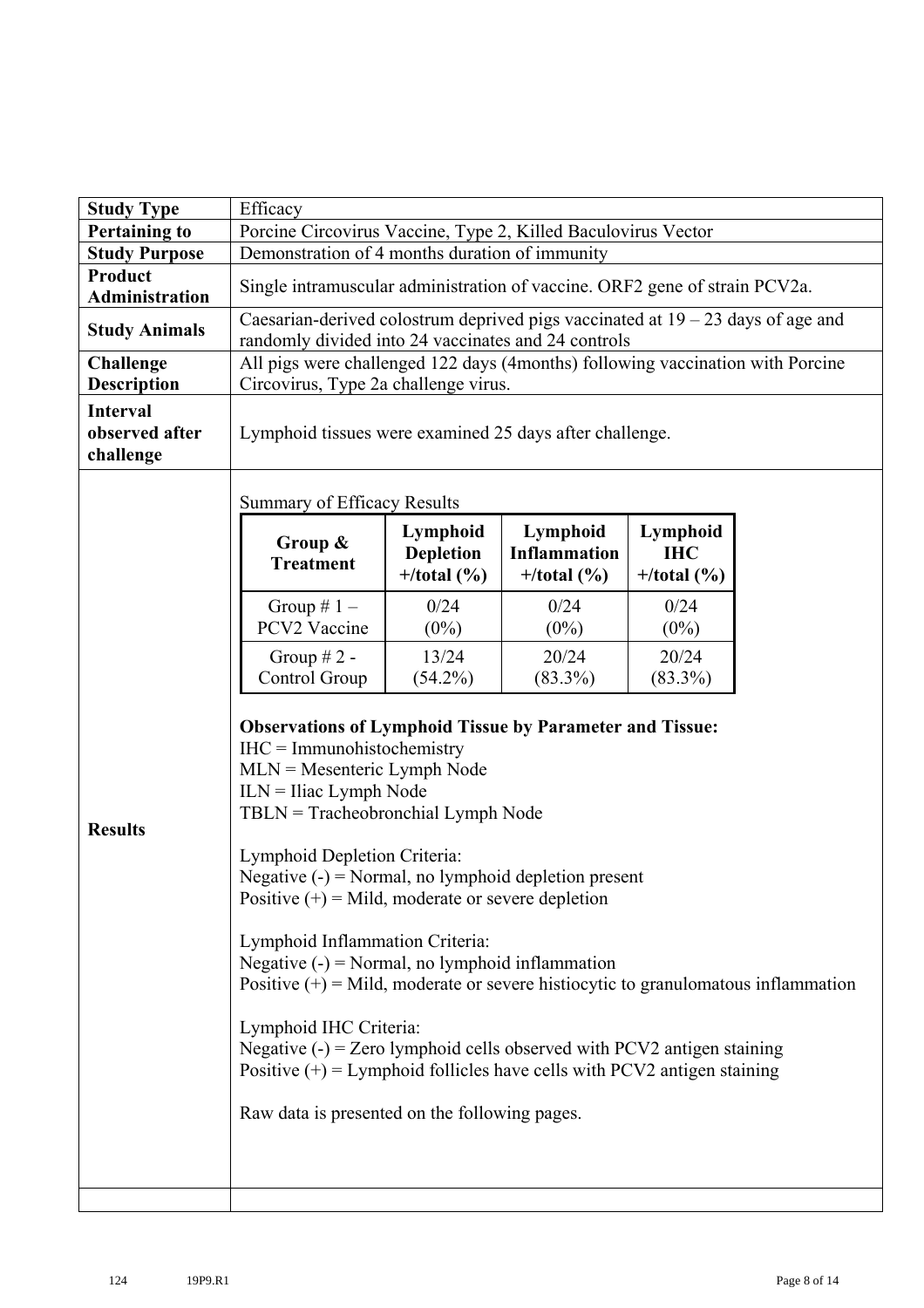| USDA Approval   April 17, 2007 |  |
|--------------------------------|--|
| Date                           |  |
|                                |  |

|        |                              | <b>Lymphoid Depletion</b>    |                          |                              |                              | <b>Lymphoid Inflammation</b> |                          |                              | <b>Lymphoid IHC</b>          |                          |                          |                              |
|--------|------------------------------|------------------------------|--------------------------|------------------------------|------------------------------|------------------------------|--------------------------|------------------------------|------------------------------|--------------------------|--------------------------|------------------------------|
| Pig ID | <b>Tonsil</b>                | <b>MLN</b>                   | <b>ILN</b>               | <b>TBLN</b>                  | <b>Tonsil</b>                | <b>MLN</b>                   | <b>ILM</b>               | <b>TBLN</b>                  | <b>Tonsil</b>                | <b>MLN</b>               | <b>ILN</b>               | <b>TBLN</b>                  |
|        | <b>Group 1: PCV2 Vaccine</b> |                              |                          |                              |                              |                              |                          |                              |                              |                          |                          |                              |
| 5      | $\overline{\phantom{0}}$     | $\qquad \qquad \blacksquare$ | $\frac{1}{2}$            | $\overline{\phantom{a}}$     | $\qquad \qquad \blacksquare$ | $\overline{\phantom{0}}$     | $\blacksquare$           | $\qquad \qquad \blacksquare$ | $\overline{\phantom{0}}$     | $\overline{\phantom{a}}$ | $\overline{\phantom{a}}$ | $\qquad \qquad -$            |
| 12     | $\overline{\phantom{a}}$     | $\overline{\phantom{0}}$     | $\overline{\phantom{a}}$ | $\overline{\phantom{a}}$     | $\overline{a}$               | $\overline{\phantom{a}}$     | $\blacksquare$           | $\overline{\phantom{a}}$     | $\overline{\phantom{0}}$     | $\overline{\phantom{a}}$ | $\blacksquare$           | $\overline{a}$               |
| 15     | $\overline{a}$               | $\overline{a}$               | $\overline{\phantom{a}}$ | $\overline{\phantom{a}}$     | $\overline{a}$               | $\overline{\phantom{a}}$     | $\overline{\phantom{a}}$ | $\overline{a}$               | $\overline{a}$               | $\overline{a}$           | $\overline{a}$           | $\overline{a}$               |
| 17     | $\qquad \qquad \blacksquare$ | $\overline{\phantom{0}}$     | $\overline{\phantom{a}}$ | $\overline{\phantom{a}}$     | $\overline{\phantom{0}}$     | $\overline{\phantom{a}}$     | $\overline{\phantom{a}}$ | $\qquad \qquad \blacksquare$ | $\overline{a}$               | $\overline{\phantom{0}}$ | $\overline{\phantom{a}}$ | -                            |
| 26     | $\overline{\phantom{m}}$     | $\overline{a}$               | $\overline{\phantom{a}}$ | $\overline{\phantom{a}}$     | $\overline{a}$               | $\overline{\phantom{a}}$     | $\overline{\phantom{a}}$ | $\overline{\phantom{m}}$     | $\overline{a}$               | $\overline{\phantom{a}}$ | $\overline{\phantom{a}}$ | $\overline{\phantom{a}}$     |
| 37     | $\overline{a}$               | $\overline{a}$               | $\overline{\phantom{a}}$ | $\overline{\phantom{a}}$     | $\overline{a}$               | $\overline{\phantom{a}}$     | $\blacksquare$           | $\qquad \qquad -$            | $\overline{a}$               | $\overline{\phantom{0}}$ | $\overline{\phantom{a}}$ | $\overline{a}$               |
| 38     | $\overline{\phantom{a}}$     | $\overline{a}$               | $\blacksquare$           | $\overline{a}$               | $\overline{a}$               | $\overline{\phantom{0}}$     | $\blacksquare$           | $\overline{a}$               | $\overline{a}$               | $\overline{\phantom{0}}$ | $\overline{\phantom{a}}$ | $\overline{a}$               |
| 39     | $\overline{\phantom{a}}$     | $\overline{a}$               | $\overline{\phantom{a}}$ | $\overline{\phantom{a}}$     | $\overline{a}$               | $\overline{\phantom{a}}$     | $\overline{\phantom{a}}$ | $\overline{\phantom{0}}$     | $\overline{a}$               | $\qquad \qquad -$        | $\overline{\phantom{a}}$ | $\overline{a}$               |
| 44     | $\qquad \qquad \blacksquare$ | $\overline{a}$               | $\overline{\phantom{a}}$ | $\overline{a}$               | $\overline{a}$               | $\overline{a}$               | $\qquad \qquad -$        | $\overline{\phantom{0}}$     | $\overline{a}$               | $\overline{\phantom{0}}$ | $\overline{\phantom{a}}$ | $\overline{\phantom{0}}$     |
| 49     | $\overline{a}$               | $\overline{a}$               | $\overline{\phantom{a}}$ | $\overline{\phantom{a}}$     | $\overline{a}$               | $\overline{\phantom{a}}$     | $\qquad \qquad -$        | $\overline{\phantom{0}}$     | $\overline{a}$               | $\overline{a}$           | $\overline{\phantom{0}}$ | $\overline{a}$               |
| 56     | $\overline{a}$               | $\overline{a}$               | $\overline{\phantom{a}}$ | $\overline{\phantom{a}}$     | -                            | $\qquad \qquad -$            | $\overline{a}$           | $\overline{a}$               | $\overline{a}$               | $\qquad \qquad -$        | $\qquad \qquad -$        | -                            |
| 57     | $\overline{\phantom{a}}$     | $\overline{\phantom{0}}$     | $\overline{\phantom{a}}$ | $\overline{\phantom{a}}$     | $\overline{\phantom{0}}$     | $\qquad \qquad -$            | $\overline{\phantom{a}}$ | $\qquad \qquad -$            | $\overline{\phantom{a}}$     | $\qquad \qquad -$        | $\overline{\phantom{a}}$ | $\qquad \qquad -$            |
| 59     | $\overline{\phantom{0}}$     | -                            | $\overline{\phantom{a}}$ | $\overline{\phantom{a}}$     | L,                           | $\overline{a}$               | $\qquad \qquad -$        | -                            | $\overline{a}$               | $\qquad \qquad -$        | $\qquad \qquad -$        | $\overline{a}$               |
| 66     | $\overline{a}$               | $\overline{a}$               | $\overline{\phantom{a}}$ | $\overline{\phantom{a}}$     | -                            | $\overline{a}$               | $\overline{\phantom{0}}$ | $\overline{a}$               | $\overline{a}$               | $\overline{a}$           | $\overline{\phantom{a}}$ | -                            |
| 68     | $\overline{\phantom{0}}$     | -                            | $\overline{\phantom{a}}$ | $\overline{\phantom{a}}$     | -                            | $\qquad \qquad -$            | $\overline{\phantom{a}}$ | -                            | $\overline{a}$               | $\qquad \qquad -$        | $\overline{\phantom{0}}$ | -                            |
| 71     | $\qquad \qquad \blacksquare$ | $\qquad \qquad \blacksquare$ | $\overline{\phantom{a}}$ | $\qquad \qquad \blacksquare$ | $\overline{a}$               | $\qquad \qquad \blacksquare$ | $\overline{\phantom{a}}$ | $\qquad \qquad \blacksquare$ | $\qquad \qquad -$            | $\overline{\phantom{0}}$ | $\overline{\phantom{0}}$ | $\qquad \qquad \blacksquare$ |
| 80     | $\overline{\phantom{a}}$     | -                            | $\overline{\phantom{a}}$ | $\overline{a}$               | $\overline{a}$               | $\overline{\phantom{a}}$     | $\overline{\phantom{a}}$ | $\overline{\phantom{a}}$     | $\overline{a}$               | $\overline{\phantom{a}}$ | $\overline{a}$           | $\overline{\phantom{a}}$     |
| 83     | $\overline{\phantom{0}}$     | -                            | $\overline{\phantom{a}}$ | $\overline{\phantom{a}}$     | L,                           | $\overline{\phantom{a}}$     | $\overline{a}$           | $\qquad \qquad \blacksquare$ | $\overline{a}$               | $\qquad \qquad -$        | $\overline{a}$           | $\overline{a}$               |
| 89     | $\overline{\phantom{m}}$     | $\overline{a}$               | $\overline{\phantom{a}}$ | $\overline{\phantom{a}}$     | $\overline{a}$               | $\overline{\phantom{a}}$     | $\overline{\phantom{a}}$ | $\overline{a}$               | $\overline{a}$               | $\overline{\phantom{0}}$ | $\overline{\phantom{a}}$ | -                            |
| 99     | $\overline{\phantom{a}}$     | $\overline{a}$               | $\overline{\phantom{a}}$ | $\overline{\phantom{a}}$     | $\overline{a}$               | $\overline{a}$               | $\overline{\phantom{a}}$ | $\overline{\phantom{m}}$     | $\overline{\phantom{a}}$     | $\overline{\phantom{a}}$ | $\overline{\phantom{a}}$ | $\overline{\phantom{a}}$     |
| 109    | $\overline{\phantom{0}}$     | -                            | $\overline{\phantom{a}}$ | $\overline{\phantom{a}}$     | -                            | $\qquad \qquad -$            | $\blacksquare$           | $\overline{\phantom{0}}$     | $\qquad \qquad \blacksquare$ | $\qquad \qquad -$        | $\overline{\phantom{0}}$ | -                            |
| 113    | $\overline{a}$               | $\overline{a}$               | $\blacksquare$           | $\blacksquare$               | $\overline{a}$               | $\overline{a}$               | $\blacksquare$           | $\overline{a}$               | $\overline{a}$               | $\overline{a}$           | $\overline{a}$           | $\overline{\phantom{0}}$     |
| 114    | $\overline{\phantom{a}}$     | -                            | $\overline{\phantom{a}}$ | $\overline{\phantom{a}}$     | $\overline{a}$               | $\qquad \qquad -$            | $\overline{\phantom{a}}$ | $\overline{\phantom{0}}$     | $\qquad \qquad -$            | $\qquad \qquad -$        | $\overline{\phantom{a}}$ | $\overline{a}$               |
| 119    | $\overline{a}$               | $\overline{a}$               | $\overline{a}$           | $\overline{\phantom{0}}$     | L.                           | $\overline{a}$               | $\blacksquare$           | $\overline{a}$               | $\overline{a}$               | $\overline{\phantom{0}}$ | $\overline{\phantom{a}}$ | $\overline{\phantom{a}}$     |

|        |                               | <b>Lymphoid Depletion</b> |                          | <b>Lymphoid Inflammation</b> |               |                          |            | <b>Lymphoid IHC</b>      |               |                          |                          |                          |
|--------|-------------------------------|---------------------------|--------------------------|------------------------------|---------------|--------------------------|------------|--------------------------|---------------|--------------------------|--------------------------|--------------------------|
| Pig ID | <b>Tonsil</b>                 | <b>MLN</b>                | <b>ILN</b>               | <b>TBLN</b>                  | <b>Tonsil</b> | <b>MLN</b>               | <b>ILN</b> | <b>TBLN</b>              | <b>Tonsil</b> | <b>MLN</b>               | <b>ILN</b>               | <b>TBLN</b>              |
|        | <b>Group 2: Control Group</b> |                           |                          |                              |               |                          |            |                          |               |                          |                          |                          |
|        | $\ddot{}$                     |                           | $\ddot{}$                | $\ddot{}$                    | $\ddot{}$     | $\ddot{}$                | $\ddot{}$  | $\ddot{}$                | $\ddot{}$     | +                        | $\ddot{}$                | $+$                      |
| 7      | $\ddot{}$                     | $\overline{\phantom{0}}$  | $\ddot{}$                | $\ddot{}$                    | $\ddot{}$     | $\ddot{}$                | $\ddot{}$  | $\ddot{}$                | $\ddot{}$     | $\ddot{}$                | $\ddot{}$                | $\ddot{}$                |
| 9      |                               |                           | $\ddot{}$                | $\overline{\phantom{a}}$     | $\ddot{}$     | $\ddot{}$                | $\ddot{}$  | $\overline{\phantom{0}}$ | $\ddot{}$     | $\overline{\phantom{0}}$ | $\ddot{}$                | -                        |
| 13     |                               |                           | $\overline{\phantom{0}}$ | $\overline{\phantom{a}}$     | $\ddot{}$     | $\overline{\phantom{a}}$ | $\ddot{}$  | $\overline{\phantom{0}}$ |               |                          | $\ddot{}$                |                          |
| 28     |                               |                           |                          | $\ddot{}$                    | $\ddot{}$     | $\overline{\phantom{0}}$ | $\ddot{}$  | $\ddot{}$                |               |                          |                          | $\ddot{}$                |
| 29     |                               |                           | $\overline{\phantom{0}}$ | $\overline{\phantom{a}}$     | $\ddot{}$     | $\overline{\phantom{a}}$ | ۰          | $\overline{\phantom{0}}$ | $\ddot{}$     | $\overline{\phantom{0}}$ | $\overline{\phantom{0}}$ | $\overline{\phantom{0}}$ |
| 31     |                               | +                         | $\ddot{}$                | $\ddot{}$                    | $\ddot{}$     | $\ddot{}$                | $\ddot{}$  | $\div$                   | +             | $\ddot{}$                | $\ddot{}$                | +                        |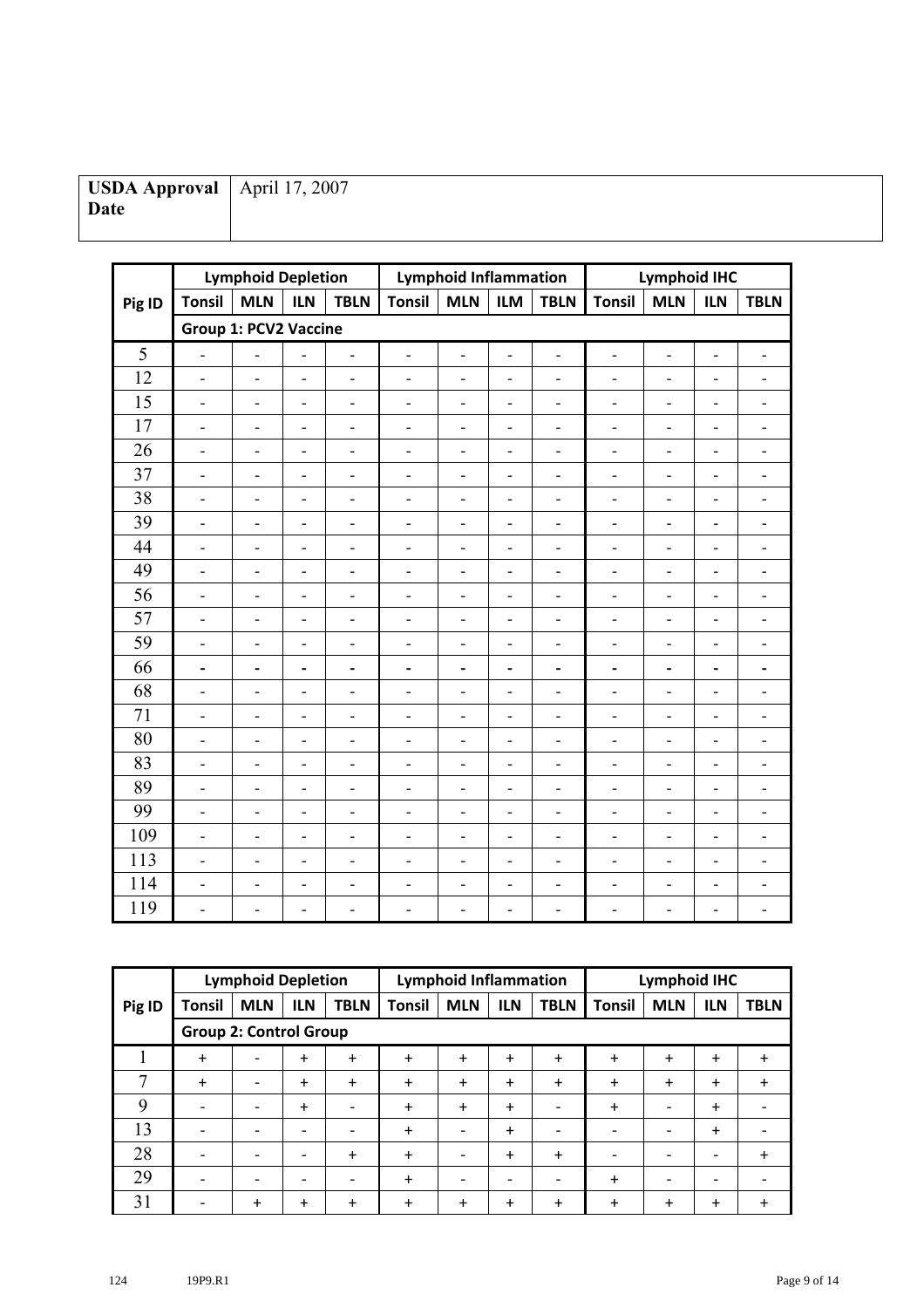| 35  | $+$                          | $+$                      | $\overline{\phantom{a}}$     | $\ddot{}$                | $+$                      | $+$                          | $\ddot{}$                | $+$                      | $+$                      | $\ddot{}$                    | $\ddot{}$                | $+$                          |
|-----|------------------------------|--------------------------|------------------------------|--------------------------|--------------------------|------------------------------|--------------------------|--------------------------|--------------------------|------------------------------|--------------------------|------------------------------|
| 40  | $+$                          | $\overline{\phantom{0}}$ | $\ddot{}$                    | $\ddot{}$                | $\ddot{}$                | $+$                          | $\ddot{}$                | $+$                      | $\ddot{}$                | $\ddot{}$                    | $\ddot{}$                | $\ddot{}$                    |
| 41  | $\qquad \qquad \blacksquare$ | -                        | $\overline{\phantom{a}}$     | $\overline{\phantom{a}}$ | $\ddot{}$                | $\ddot{}$                    | $\ddot{}$                | $\ddot{}$                | $\ddot{}$                | $\overline{\phantom{a}}$     | $\ddot{}$                | $\ddot{}$                    |
| 46  | $\qquad \qquad \blacksquare$ | -                        | $\overline{\phantom{a}}$     | $\overline{\phantom{a}}$ | $\overline{\phantom{a}}$ | $\qquad \qquad -$            | $\overline{\phantom{a}}$ | $\overline{\phantom{a}}$ | $\overline{\phantom{a}}$ | $\overline{\phantom{a}}$     | $\overline{\phantom{a}}$ | $\overline{\phantom{a}}$     |
| 51  | $+$                          | $\overline{\phantom{a}}$ | $\overline{\phantom{a}}$     | $\overline{\phantom{a}}$ | $\ddot{}$                | $\ddot{}$                    | $\overline{\phantom{a}}$ | $\ddot{}$                | $\ddot{}$                | $\ddot{}$                    | $\ddot{}$                | $\ddot{}$                    |
| 60  | $\qquad \qquad \blacksquare$ | -                        | $\ddot{}$                    | $\overline{\phantom{a}}$ | $\ddot{}$                | $\ddot{}$                    | $\ddot{}$                | $\overline{\phantom{a}}$ | $\ddot{}$                | $\ddot{}$                    | $\ddot{}$                | $\qquad \qquad \blacksquare$ |
| 69  | -                            | $\overline{\phantom{0}}$ | $\ddot{}$                    | $\overline{\phantom{a}}$ | $\ddot{}$                | $\ddot{}$                    | $\ddot{}$                | -                        | $\ddot{}$                | $\ddot{}$                    | $\ddot{}$                |                              |
| 74  | $\qquad \qquad \blacksquare$ | -                        | $\overline{\phantom{a}}$     | $\ddot{}$                | $\ddot{}$                | $\ddot{}$                    | $\overline{\phantom{a}}$ | $\ddot{}$                | $\ddot{}$                | $\qquad \qquad \blacksquare$ | $\overline{\phantom{a}}$ | $\ddot{}$                    |
| 75  | $\qquad \qquad \blacksquare$ | -                        | $\blacksquare$               | $\blacksquare$           | $\blacksquare$           | $\qquad \qquad \blacksquare$ | $\blacksquare$           | -                        | $\blacksquare$           | $\blacksquare$               | $\blacksquare$           | $\blacksquare$               |
| 92  | $\ddot{}$                    | $\overline{\phantom{a}}$ | $\overline{\phantom{a}}$     | $\overline{\phantom{a}}$ | $\ddot{}$                | $\qquad \qquad -$            | $\ddot{}$                | $\ddot{}$                | $\ddot{}$                | $\qquad \qquad \blacksquare$ | $\overline{\phantom{a}}$ | $\ddot{}$                    |
| 93  | $\qquad \qquad \blacksquare$ | $\overline{\phantom{0}}$ | $\overline{\phantom{a}}$     | $\overline{\phantom{a}}$ | $\ddot{}$                | $\qquad \qquad -$            | $\overline{\phantom{a}}$ | $\ddot{}$                | $\ddot{}$                | $\qquad \qquad \blacksquare$ | $\qquad \qquad -$        | $\overline{\phantom{a}}$     |
| 98  | -                            | $\overline{\phantom{0}}$ | $\overline{\phantom{a}}$     | $\overline{\phantom{a}}$ | $\overline{\phantom{a}}$ | $\qquad \qquad \blacksquare$ | $\overline{\phantom{a}}$ | $\overline{\phantom{a}}$ | $\overline{\phantom{a}}$ | $\overline{\phantom{a}}$     | $\overline{\phantom{a}}$ | $\overline{\phantom{0}}$     |
| 100 | $\overline{\phantom{a}}$     | -                        | $\overline{\phantom{a}}$     | $\overline{\phantom{a}}$ | $\ddot{}$                | $\qquad \qquad -$            | $\overline{\phantom{a}}$ | $\overline{\phantom{a}}$ | $\ddot{}$                | $\qquad \qquad \blacksquare$ | -                        |                              |
| 104 | -                            | $\ddot{}$                | $\qquad \qquad \blacksquare$ | $\overline{\phantom{a}}$ | $\ddot{}$                | $\ddot{}$                    | $\ddot{}$                | $\overline{\phantom{0}}$ | $\ddot{}$                | $\ddot{}$                    | $\ddot{}$                |                              |
| 110 | $\qquad \qquad \blacksquare$ | $\overline{\phantom{a}}$ | $\overline{\phantom{a}}$     | $\overline{\phantom{a}}$ | $\ddot{}$                | $\qquad \qquad -$            | $\overline{\phantom{a}}$ | $\overline{\phantom{0}}$ | $\ddot{}$                | $\qquad \qquad \blacksquare$ | $\overline{\phantom{a}}$ |                              |
| 116 | $\overline{\phantom{a}}$     | $\overline{\phantom{a}}$ | $\overline{\phantom{a}}$     | $\overline{\phantom{a}}$ | $\ddot{}$                | $\qquad \qquad -$            | $\overline{\phantom{a}}$ | $\overline{\phantom{a}}$ | $\ddot{}$                | $\overline{\phantom{a}}$     | $\overline{\phantom{a}}$ | $\overline{\phantom{a}}$     |
| 117 | -                            |                          |                              | -                        |                          |                              |                          |                          | -                        |                              |                          |                              |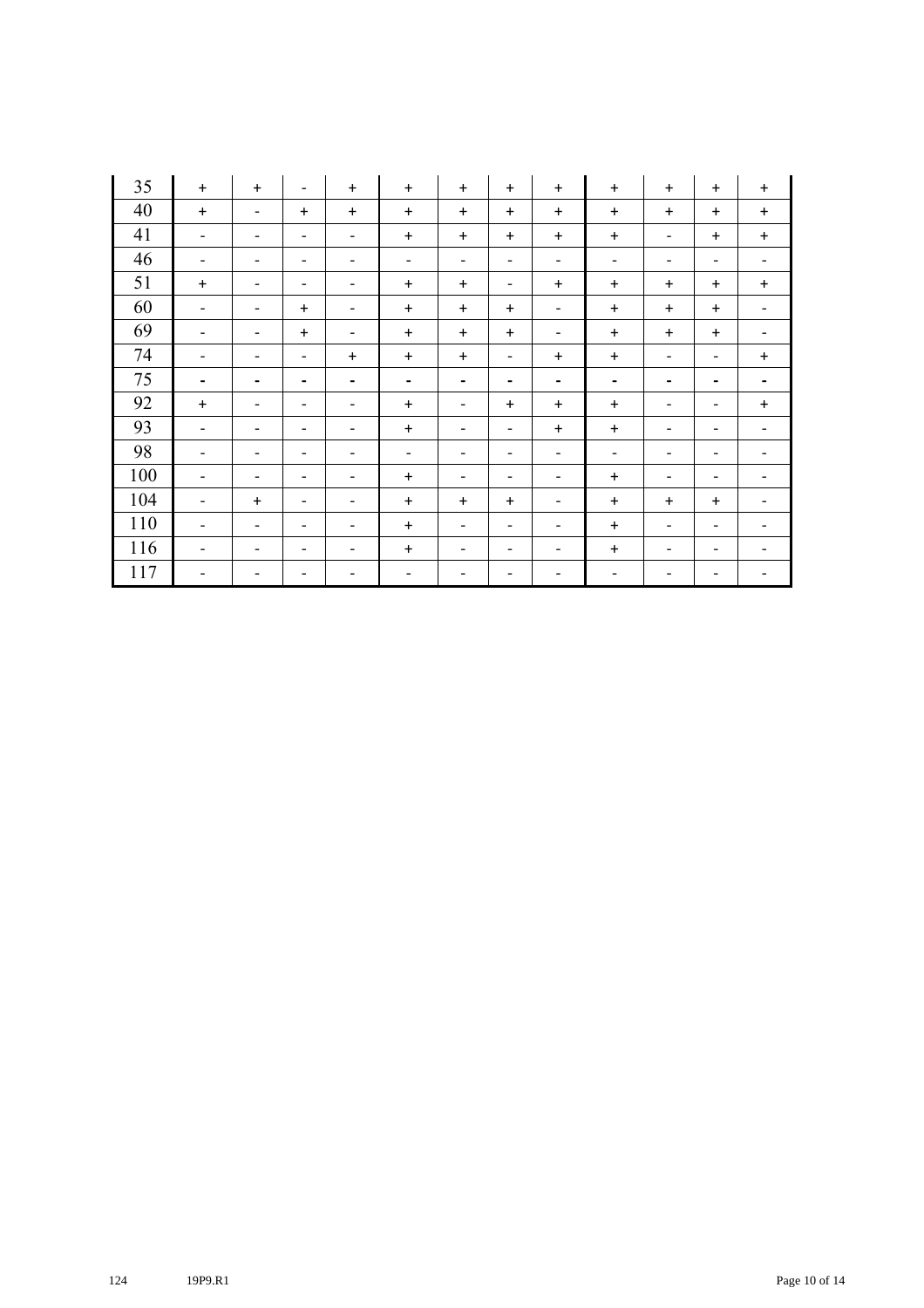| <b>Study Type</b>              | Efficacy                                                                                                                                                                                                                                                                                                                    |  |  |  |  |  |
|--------------------------------|-----------------------------------------------------------------------------------------------------------------------------------------------------------------------------------------------------------------------------------------------------------------------------------------------------------------------------|--|--|--|--|--|
| <b>Pertaining to</b>           | Porcine Reproductive and Respiratory Syndrome Virus (PRRS)                                                                                                                                                                                                                                                                  |  |  |  |  |  |
| <b>Study Purpose</b>           | Demonstration of a Duration of Immunity of at least 4 months                                                                                                                                                                                                                                                                |  |  |  |  |  |
|                                | against the respiratory form of PRRS disease                                                                                                                                                                                                                                                                                |  |  |  |  |  |
| <b>Product Administration</b>  | Administration of one dose intramuscularly to 1 month old pigs                                                                                                                                                                                                                                                              |  |  |  |  |  |
| <b>Study Animals</b>           |                                                                                                                                                                                                                                                                                                                             |  |  |  |  |  |
| <b>Challenge Description</b>   | Challenged with PRRS 110 days after vaccination                                                                                                                                                                                                                                                                             |  |  |  |  |  |
| <b>Interval observed after</b> |                                                                                                                                                                                                                                                                                                                             |  |  |  |  |  |
| challenge                      |                                                                                                                                                                                                                                                                                                                             |  |  |  |  |  |
| <b>Results</b>                 | Study data were evaluated by USDA-APHIS prior to product<br>licensure and met regulatory standards for acceptance at the time<br>of submission. No data are published because this study was<br>submitted to USDA-APHIS prior to January 1, 2007, and APHIS<br>only requires publication of data submitted after that date. |  |  |  |  |  |
| <b>USDA Approval Date</b>      | March 11, 1994                                                                                                                                                                                                                                                                                                              |  |  |  |  |  |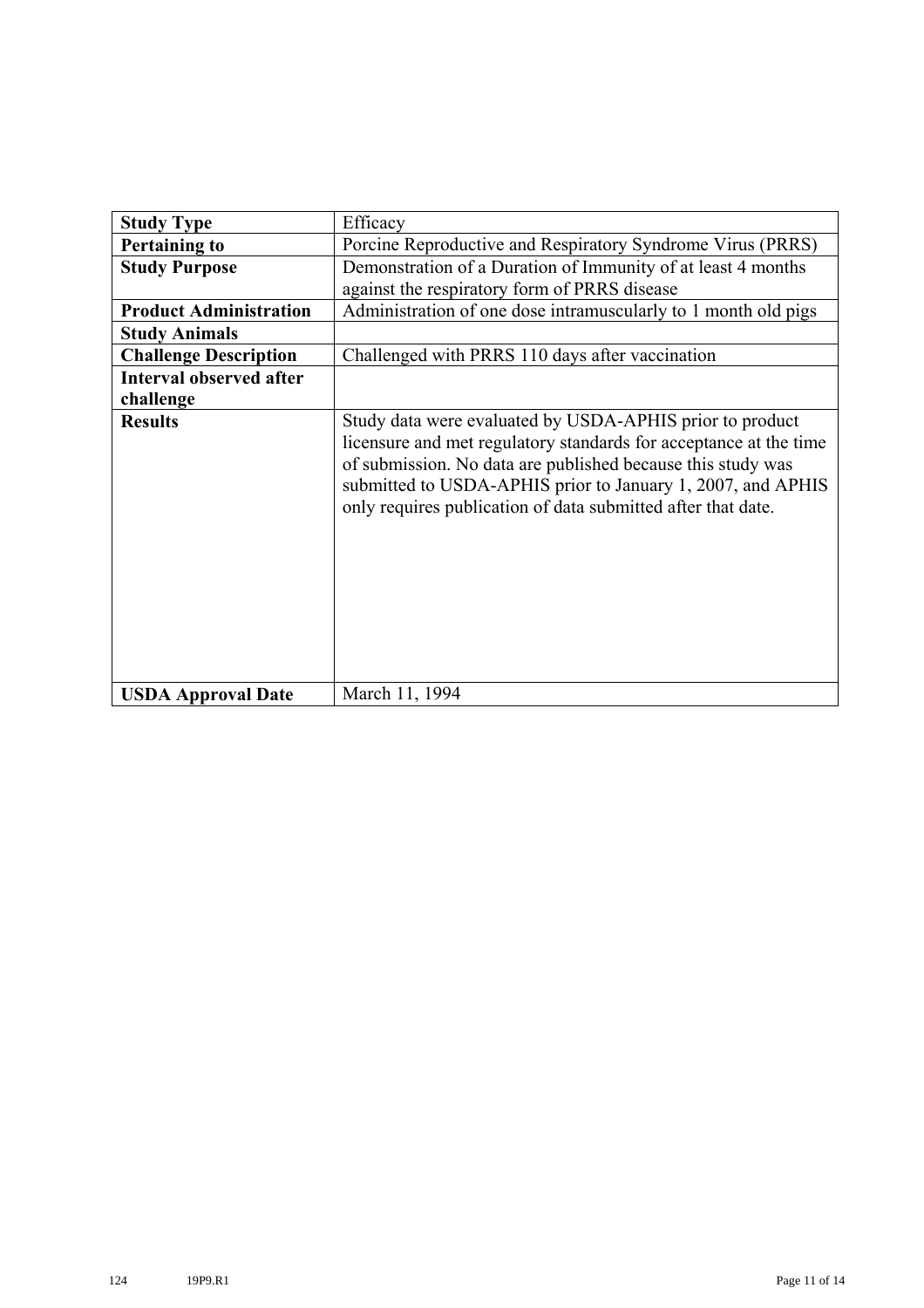| <b>Study Type</b>            | Efficacy                                                            |                                                             |                  |        |                                                               |         |  |  |  |
|------------------------------|---------------------------------------------------------------------|-------------------------------------------------------------|------------------|--------|---------------------------------------------------------------|---------|--|--|--|
| <b>Pertaining to</b>         |                                                                     | Porcine Reproductive and Respiratory Syndrome Virus (PRRSV) |                  |        |                                                               |         |  |  |  |
| <b>Study Purpose</b>         | To demonstrate efficacy of the PRRSV, respiratory form              |                                                             |                  |        |                                                               |         |  |  |  |
| Product                      | Administration of one dose intramuscularly                          |                                                             |                  |        |                                                               |         |  |  |  |
| <b>Administration</b>        |                                                                     |                                                             |                  |        |                                                               |         |  |  |  |
| <b>Study Animals</b>         | Forty pigs, 22-24 days old, divided into 20 vaccinates and 20       |                                                             |                  |        |                                                               |         |  |  |  |
|                              | controls                                                            |                                                             |                  |        |                                                               |         |  |  |  |
| <b>Challenge Description</b> |                                                                     |                                                             |                  |        | Challenged with virulent PRRS virus 28 days after vaccination |         |  |  |  |
| <b>Interval observed</b>     | Pigs were observed for 14 days after challenge, and tissues were    |                                                             |                  |        |                                                               |         |  |  |  |
| after challenge              | examined for lung lesions                                           |                                                             |                  |        |                                                               |         |  |  |  |
| <b>Results</b>               | The percentage of lung consolidation was evaluated.                 |                                                             |                  |        |                                                               |         |  |  |  |
|                              |                                                                     |                                                             |                  |        |                                                               |         |  |  |  |
|                              | Summary of Results:                                                 |                                                             |                  |        |                                                               |         |  |  |  |
|                              | Treatment                                                           |                                                             | 25 <sup>th</sup> |        | $75^{th}$                                                     |         |  |  |  |
|                              | Group                                                               | Minimum                                                     | Percentile       | Median | Percentile                                                    | Maximum |  |  |  |
|                              | Vaccinates                                                          | 0                                                           |                  |        | 4                                                             | 27      |  |  |  |
|                              | Controls                                                            | 2                                                           | 13               | 28     | 55                                                            | 81      |  |  |  |
|                              |                                                                     |                                                             |                  |        |                                                               |         |  |  |  |
|                              | See tables on the following pages for data. The total percent lung  |                                                             |                  |        |                                                               |         |  |  |  |
|                              | lesion score was defined as the sum of the % lung pathology for the |                                                             |                  |        |                                                               |         |  |  |  |
|                              | right and left apical, right and left cardiac, right and left       |                                                             |                  |        |                                                               |         |  |  |  |
|                              | diaphragmatic and intermediate lobes.                               |                                                             |                  |        |                                                               |         |  |  |  |
|                              |                                                                     |                                                             |                  |        |                                                               |         |  |  |  |
| <b>USDA Approval Date</b>    | June 18, 2009                                                       |                                                             |                  |        |                                                               |         |  |  |  |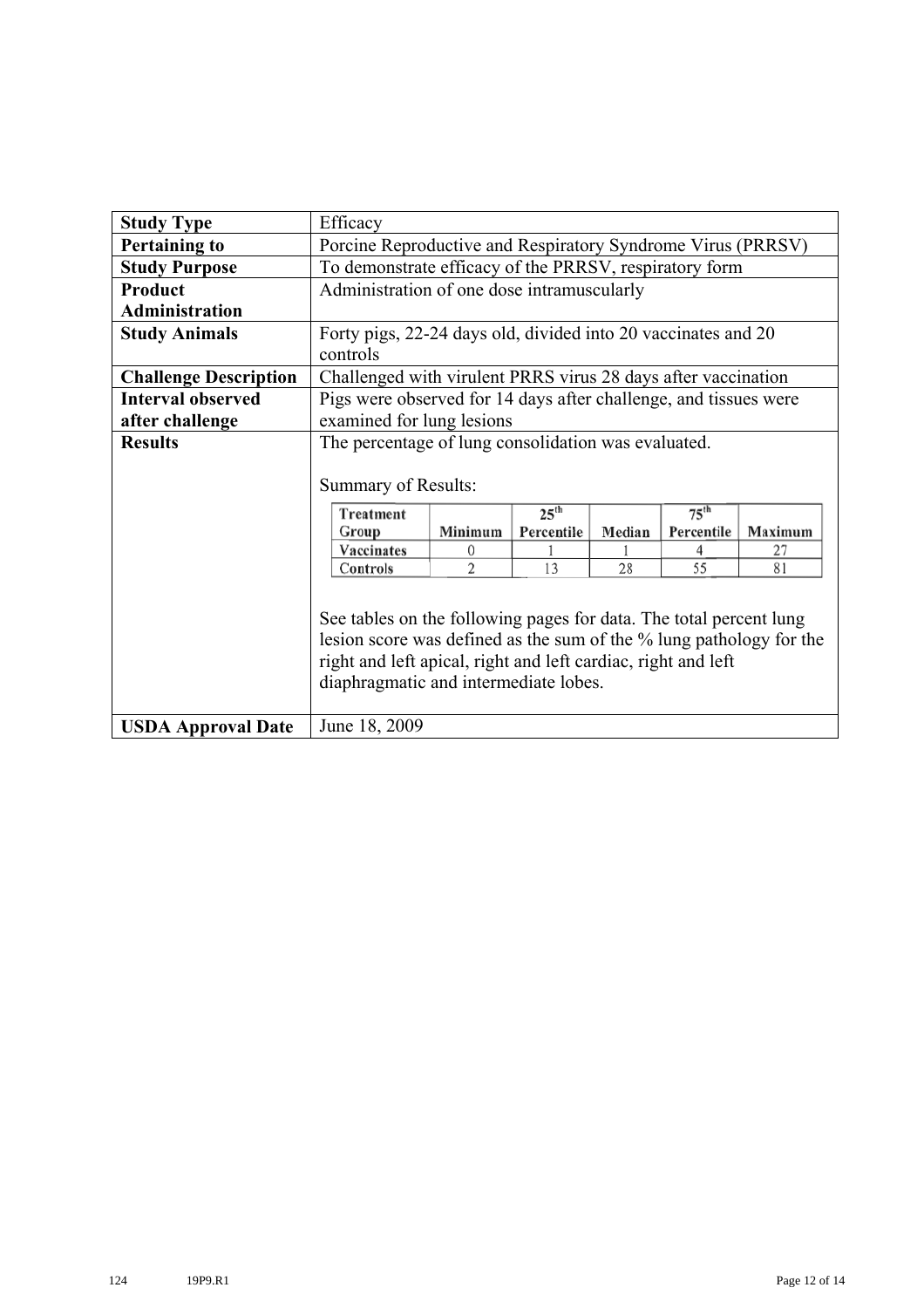| ID# | R.               | R.               | R.               | L.               | L.               | L.               |                  | <b>Total</b>     |
|-----|------------------|------------------|------------------|------------------|------------------|------------------|------------------|------------------|
|     | Apical           | Cardiac          | Diaphragmatic    | Apical           | Cardiac          | Diaphragmatic    | Intermediate     |                  |
| 477 | 0.2              | 0.5              | $\theta$         | $\theta$         | 0.2              | $\boldsymbol{0}$ | $\boldsymbol{0}$ | 0.9              |
| 482 | $\boldsymbol{0}$ | 0.2              | $\theta$         | 0.2              | $\boldsymbol{0}$ | $\boldsymbol{0}$ | $\boldsymbol{0}$ | 0.4              |
| 485 | $\boldsymbol{0}$ | 0.2              | $\boldsymbol{0}$ | $\boldsymbol{0}$ | $\boldsymbol{0}$ | $\boldsymbol{0}$ | $\boldsymbol{0}$ | 0.2              |
| 486 | $\overline{0}$   | 0.5              | $\boldsymbol{0}$ | $\mathbf{0}$     | 1                | $\boldsymbol{0}$ | $\boldsymbol{0}$ | 1.5              |
| 487 | 0.2              | 0.5              | $\boldsymbol{0}$ | 0.1              | 0.5              | $\boldsymbol{0}$ | $\boldsymbol{0}$ | 1.3              |
| 488 | 0.1              | 0.2              | $\boldsymbol{0}$ | $\theta$         | 0.5              | $\boldsymbol{0}$ | 0.1              | 0.9              |
| 489 | 0.5              | 3                | $\boldsymbol{0}$ |                  | 3                | $\boldsymbol{0}$ | 0.5              | 8                |
| 490 | 0.2              |                  | 0.5              | $\overline{2}$   | $\mathbf{1}$     | 1.25             | 0.5              | 6.45             |
| 491 | $\boldsymbol{0}$ | $\boldsymbol{0}$ | $\boldsymbol{0}$ | $\boldsymbol{0}$ | $\boldsymbol{0}$ | $\boldsymbol{0}$ | $\boldsymbol{0}$ | $\theta$         |
| 492 | $\overline{0}$   | 0.5              | $\boldsymbol{0}$ | $\theta$         | 0.2              | $\mathbf{0}$     | $\mathbf{0}$     | 0.7              |
| 505 | $\theta$         | 0.2              | $\theta$         | $\theta$         | 0.5              | $\theta$         | 0.5              | 1.2              |
| 507 | $\overline{0}$   | 0.5              | $\overline{0}$   | $\mathbf{0}$     | 0.2              | 0.25             | $\boldsymbol{0}$ | 0.95             |
| 516 | 0.2              | 0.1              | 0.25             | $\boldsymbol{0}$ | $\boldsymbol{0}$ | 0.25             | $\boldsymbol{0}$ | 0.8              |
| 517 | $\theta$         | 0.5              | $\theta$         | $\theta$         | 0.2              | $\boldsymbol{0}$ | $\mathbf{0}$     | 0.7              |
| 518 | $\mathbf{0}$     |                  | 1.25             | $\boldsymbol{0}$ | 0.1              | $\boldsymbol{0}$ | 0.5              | 2.85             |
| 524 | $\theta$         | 0.5              | 0.5              | $\boldsymbol{0}$ | 0.2              | $\boldsymbol{0}$ | 0.2              | 1.4              |
| 525 | 0.2              | 1.5              | $\theta$         | 5                | 8                | 12.5             | 0.2              | 27.4             |
| 526 | 4                | 5                | 2.5              | 3                | 3                | 5                | 3                | 25.5             |
| 528 | 0.5              | 5                | 2.5              | 0.2              | 0.5              | 0.5              | 0.5              | 9.7              |
| 529 | $\boldsymbol{0}$ | $\mathbf{0}$     | $\mathbf{0}$     | $\mathbf{0}$     | $\boldsymbol{0}$ | $\boldsymbol{0}$ | $\boldsymbol{0}$ | $\boldsymbol{0}$ |

# **Lung Lesions Percent Pathology for Vaccinates**

# **Lung Lesions Percent Pathology for Controls**

| ID# | R.             | R.      | R.            | L.<br>L.         |                | L.            | Intermediate     | <b>Total</b>   |
|-----|----------------|---------|---------------|------------------|----------------|---------------|------------------|----------------|
|     | <b>Apical</b>  | Cardiac | Diaphragmatic | <b>Apical</b>    | Cardiac        | Diaphragmatic |                  |                |
| 476 | 0              | 3       | 1.25          | $\overline{0}$   | 0.5            | 0.5           |                  | 6.25           |
| 478 | 7              | 8       | 15            | 9                | 9              | 15            | $\overline{7}$   | 70             |
| 483 | 8              | 9       | 17.5          | 8                | 9              | 20            | 8                | 79.5           |
| 484 | 9              | 9       | 7.5           | 3                | 6              | 5             | 5                | 44.5           |
| 493 | $\overline{2}$ | 5       | 1.25          |                  | $\overline{2}$ | 1.25          |                  | 13.5           |
| 494 | 3              | 6       | 5             | $\overline{c}$   | 6              | 7.5           | 5                | 34.5           |
| 495 | 1              | 5       | 0.5           | $\boldsymbol{0}$ | $\mathbf{1}$   | 2.5           | 5                | 15             |
| 497 | 0.5            | 7       | 1.25          | $\overline{2}$   | 3              | 1.25          | 6                | 21             |
| 499 | 7              | 7       | 7.5           | 5                | 8              | 12.5          | 7                | 54             |
| 500 | 3              | 6       | 15            | 8                | 8              | 12.5          | 6                | 58.5           |
| 503 | 2.5            | 6       | 1.25          | 3                | 6              | 2.5           | 8                | 29.25          |
| 508 | 0.5            | 5       | 1.25          | 9.5              | 10             | 2.5           | 0.5              | 29.25          |
| 509 | 8              | 8       | 22.5          | 9                | 8              | 17.5          | 8                | 81             |
| 513 | 2              | 6       | 2.5           |                  | 3              | 2.5           | 5                | 22             |
| 514 | 0.2            |         | 0.5           | $\mathbf{0}$     | $\overline{2}$ | 0.25          | 0.5              | 4.45           |
| 515 | $\overline{4}$ | 8       | 1.25          | 5                | 7              | 1.25          |                  | 27.5           |
| 519 | $\overline{0}$ | 0.2     | 0.5           | 0.1              | 0.2            | 0.5           | 0.5              | $\overline{2}$ |
| 520 | 0.2            |         | 0.5           | 0.2              | 0.5            | 0.5           | 1.5              | 4.4            |
| 521 | 6              | 8       | 12.5          | 5                | 8              | 15            | 5                | 59.5           |
| 522 | 0.2            | 1.5     | 0.5           | 0.2              | 1.5            | 0.25          | $\boldsymbol{0}$ | 4.15           |